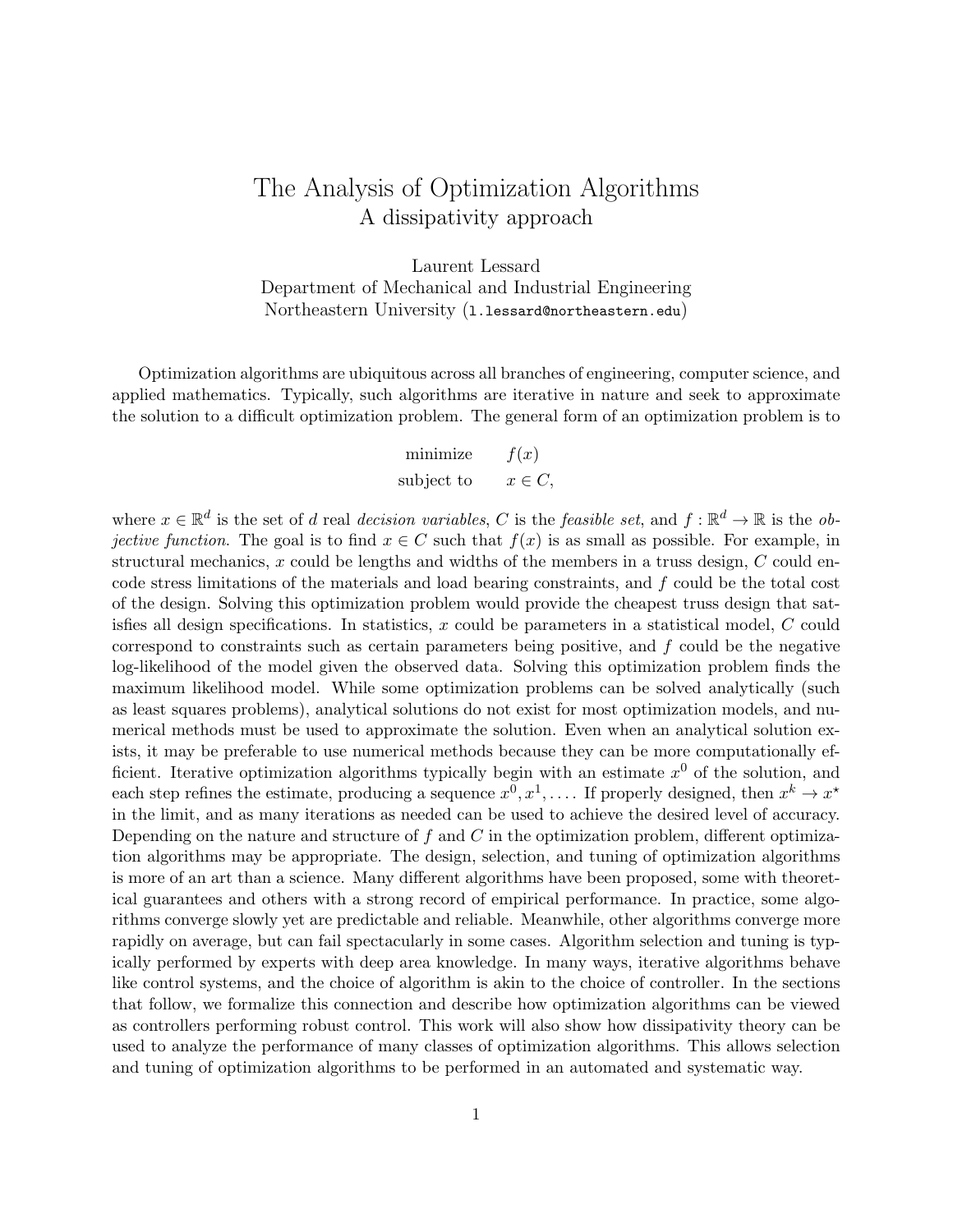### 1 Black-box paradigm and performance evaluation

To reason about different optimization algorithms and their performance, it is common to employ a black-box paradigm [\[23,](#page-21-0) §1.1.2]. This model assumes the availability of oracles that can be queried to provide pertinent information about the objective function or the constraints. The oracles are how the algorithm interfaces with the optimization problem. For example, if f is differentiable and  $C$  is a convex set, a popular algorithm is *projected gradient descent*, which begins with a some guess value  $x^0$  and follows the iterations:

<span id="page-1-2"></span>
$$
x^{k+1} = \Pi_C \left( x^k - \eta \nabla f(x^k) \right), \qquad \text{for } k = 0, 1, \dots \tag{1}
$$

Here,  $\eta > 0$  is a tuning parameter called the *stepsize*,  $\nabla f$  is the gradient of f, and  $\Pi_C$  is the projection onto the set C. For sufficiently small  $\eta$  and under appropriate regularity conditions on f, projected gradient descent will converge to a solution  $x^*$  of the constrained optimization problem. This example includes two oracles:

- 1. Gradient oracle: Given x, return  $\nabla f(x)$ .
- 2. Projection oracle: Given x, return  $\Pi_C(x)$ .

In the black-box model, each oracle query incurs a fixed cost (usually *time*) and all other costs associated with computer storage or memory are ignored. The *performance* of an iterative method is based on the total time required for an error measure to reach a specified value. Common error measures include distance to optimality  $||x^k - x^*||$  and function error  $f(x^k) - f(x^*)$ . Iterative algorithms typically call each oracle once per iteration, so performance can be evaluated by measuring the convergence rate, which is how quickly the error measure decreases per iteration. For example, an algorithm exhibits *geometric* convergence if there is some  $\rho \in [0, 1)$  and  $K > 0$  such that

<span id="page-1-0"></span>
$$
||x^{k} - x^*|| \le K\rho^k ||x^0 - x^*|| \quad \text{for } k = 0, 1, \dots
$$
 (2)

Smaller  $\rho$  corresponds to a faster algorithm. The smallest value of  $\rho$  that satisfies [\(2\)](#page-1-0) can depend on the oracles used (the choice of f and C) and the initial condition  $x^0$ . Care must be taken when interpreting convergence rates, because as  $\rho$  becomes smaller, K may get larger, and as  $\rho$ approaches its minimum value, then we may have  $K \to \infty$ .

Algorithm analysis Algorithm analysis is the practice of determining bounds on the rate of convergence of algorithms subject to various assumptions. Conventionally, algorithm analysis provides an assurance that a given algorithm will work well for many instances of an optimization problem. For example, it may be desirable for algorithm  $A$  to converge rapidly for many different pairs of oracles  $(f, C)$ . We call this set of admissible oracle pairs F. A typical analysis query might be: What is the worst-case geometric convergence rate  $\rho$  achieved by A over the set F? Mathematically, this is given by the expression

<span id="page-1-1"></span>
$$
\rho(\mathcal{A}, \mathcal{F}) := \inf \left\{ \rho > 0 \; \middle| \; \sup_{(f, C) \in \mathcal{F}} \sup_{x^0} \sup_{k \ge 0} \frac{\|x^k - x^{\star}\|}{\rho^k \|x^0 - x^{\star}\|} < \infty \right\}.
$$
\n(3)

Equation [\(3\)](#page-1-1) states that for any  $\rho > \rho(\mathcal{A}, \mathcal{F})$ , the geometric convergence criterion [\(2\)](#page-1-0) holds for all choices of oracles  $(f, C) \in \mathcal{F}$  and all initial conditions  $x^0$ . So,  $\rho(\mathcal{A}, \mathcal{F})$  is the fastest convergence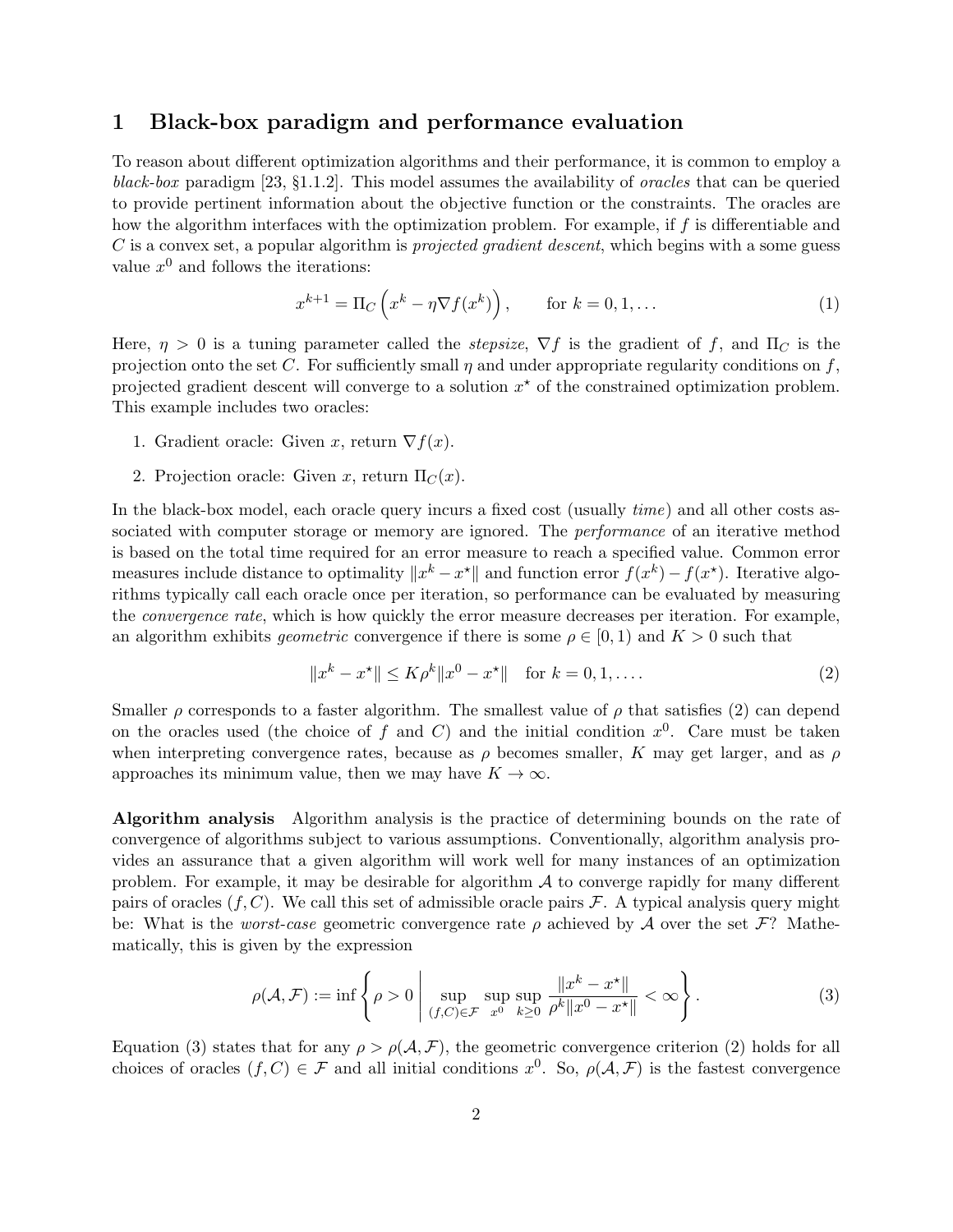rate that is guaranteed to hold over all admissible problem instances and initial conditions. Two algorithms  $\mathcal{A}_1$  and  $\mathcal{A}_2$  can then be compared based on their convergence rates. If  $\rho(\mathcal{A}_1, \mathcal{F})$  $\rho(\mathcal{A}_2, \mathcal{F})$ , then  $\mathcal{A}_1$  is faster than  $\mathcal{A}_2$  in the worst case. The notion of worst-case convergence rate in algorithm analysis is akin to the notion of *robust stability* in nonlinear control. The following sections explore this connection in greater detail and show how tools from robust control can be brought to bear on the problem of algorithm analysis.

### 2 Algorithm analysis as robust control

The performance evaluation of iterative algorithms under the black-box paradigm may be reframed as certifying robust stability for a feedback system. Specifically, the algorithm can be written as a discrete-time dynamical system in feedback with its oracles. It will be illustrated through examples how a variety of algorithms can be converted to *feedback form*.

#### 2.1 Projected gradient descent

<span id="page-2-0"></span>Returning to the projected gradient descent example [\(1\)](#page-1-2), the algorithm has access to two oracles: a projection operator  $\Pi_C$  and the gradient  $\nabla f$ . If the problem is unconstrained, the simplification  $\Pi_C = I$  occurs and [\(1\)](#page-1-2) becomes ordinary gradient descent. It is converted to feedback form by defining the input-output pairs of  $\Pi_C$  and  $\nabla f$  as  $(y_1, u_1)$  and  $(y_2, u_2)$ , respectively. The ensuing block diagram is illustrated in Figure [1.](#page-2-0)

$$
u_1^k, u_2^k
$$
\n
$$
u_1^k, u_2^k
$$
\n
$$
u_1^k = x^k - \eta u_2^k
$$
\n
$$
u_1^k = \frac{y_2^k}{u_1^k} = \frac{1}{\eta} \left( \frac{y_1^k}{u_2^k} \right)
$$
\n
$$
u_2^k = \nabla f(y_2^k)
$$

Figure 1. Feedback interconnection for projected gradient descent, an iterative algorithm with update equations given by [\(1\)](#page-1-2). The feedback form separates the algorithm dynamics (which are a linear time-invariant (LTI) system) from the oracle calls (which are treated as unknown nonlinearities).

#### 2.2 Nesterov's accelerated method

Nesterov's accelerated method [\[23,](#page-21-0) §2.2] is a popular iterative approach used to solve the unconstrained optimization problem  $\min_x f(x)$ , where f is continuously differentiable, and access to a gradient oracle  $\nabla f$  is provided. The algorithm has two states  $(x^k, y^k)$  and uses the update

<span id="page-2-3"></span><span id="page-2-2"></span><span id="page-2-1"></span>
$$
y^k = x^k + \beta(x^k - x^{k-1})
$$
\n<sup>(4a)</sup>

$$
x^{k+1} = y^k - \eta \nabla f(y^k). \tag{4b}
$$

The state  $y^k$  extrapolates based on the current iterate  $x^k$  and previous iterate  $x^{k-1}$ . Then, gradient descent is performed based on  $y^k$ . The momentum parameter  $\beta$  controls the amount of extrapolation. When  $\beta = 0$ ,  $y^k = x^k$  and the familiar gradient descent algorithm is recovered. The idea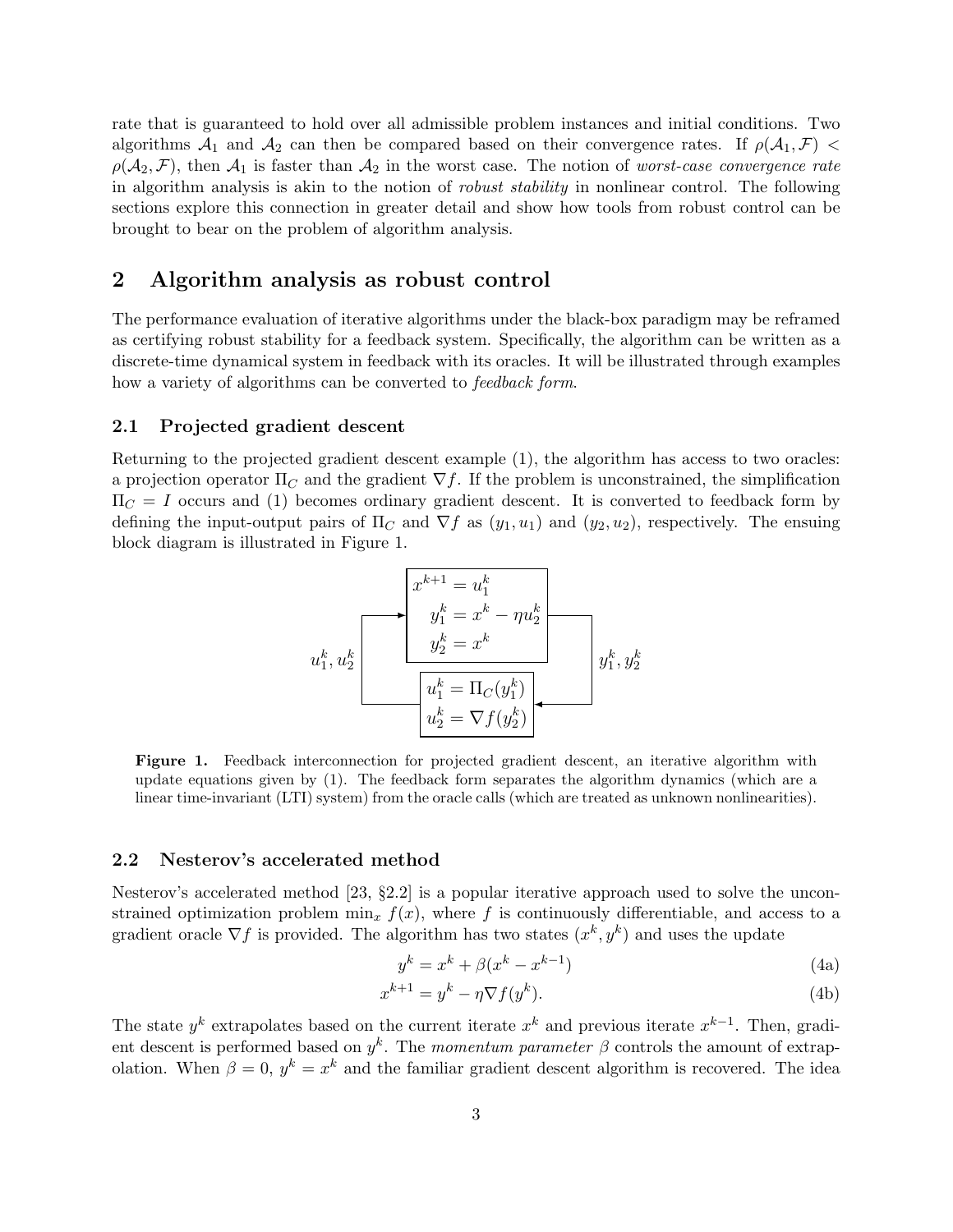<span id="page-3-0"></span>is to tune  $\beta$  to obtain faster convergence than ordinary gradient descent. To convert [\(4\)](#page-2-1) to feed-back form, substitute [\(4a\)](#page-2-2) into [\(4b\)](#page-2-3) and define the new state variables  $x_1^k = x^k$  and  $x_2^k = x^{k-1}$ . We then obtain the feedback form illustrated in Figure [2.](#page-3-0)

$$
u^k
$$
\n
$$
u^k
$$
\n
$$
u^k
$$
\n
$$
u^k
$$
\n
$$
u^k = (1 + \beta)x_1^k - \beta x_2^k - \eta u^k
$$
\n
$$
y^k = (1 + \beta)x_1^k - \beta x_2^k
$$
\n
$$
u^k = \nabla f(y^k)
$$

Figure 2. Feedback interconnection for Nesterov's accelerated method, whose update equations are given in [\(4\)](#page-2-1).

#### 2.3 ADMM algorithm

The Alternating Direction Method of Multipliers (ADMM) [\[5\]](#page-20-0) is a popular algorithm used to solve composite optimization problems. That is, the objective function can be split into two parts with different properties. The canonical problem takes the form:

minimize 
$$
f(x) + g(z)
$$
  
subject to:  $Ax + Bz = c$ .

For example,  $f$  may be convex and differentiable, while  $g$  may be a nondifferentiable regularization term or the indicator set for a convex constraint. The ADMM algorithm has three state variables  $(x^k, z^k, w^k)$  and a tuning parameter  $\eta$ . The algorithm uses the update

$$
x^{k+1} = \underset{x}{\arg\min} f(x) + \frac{1}{2\eta} \|Ax + Bz^k - c + w^k\|^2,
$$
  
\n
$$
z^{k+1} = \underset{z}{\arg\min} g(z) + \frac{1}{2\eta} \|Ax^{k+1} + Bz - c + w^k\|^2,
$$
  
\n
$$
w^{k+1} = w^k + Ax^{k+1} + Bz^{k+1} - c.
$$

To simplify exposition, consider the composite unconstrained case:  $\min_x f(x) + g(x)$ . This is the special case with  $A = I$ ,  $B = -I$ , and  $c = 0$ . The ADMM algorithm can be written in feedback form in several equivalent ways, depending on which oracles are used. For example, the *proximal* operator [\[25\]](#page-21-1) is defined as  $prox_f(z) := arg min_x f(x) + \frac{1}{2} ||x - z||^2$ . Use it to rewrite the ADMM update equations as

<span id="page-3-1"></span>
$$
x^{k+1} = \text{prox}_{\eta f}(z^k - w^k),\tag{5a}
$$

$$
z^{k+1} = \text{prox}_{\eta g}(x^{k+1} + w^k),\tag{5b}
$$

$$
w^{k+1} = w^k + x^{k+1} - z^{k+1}.
$$
 (5c)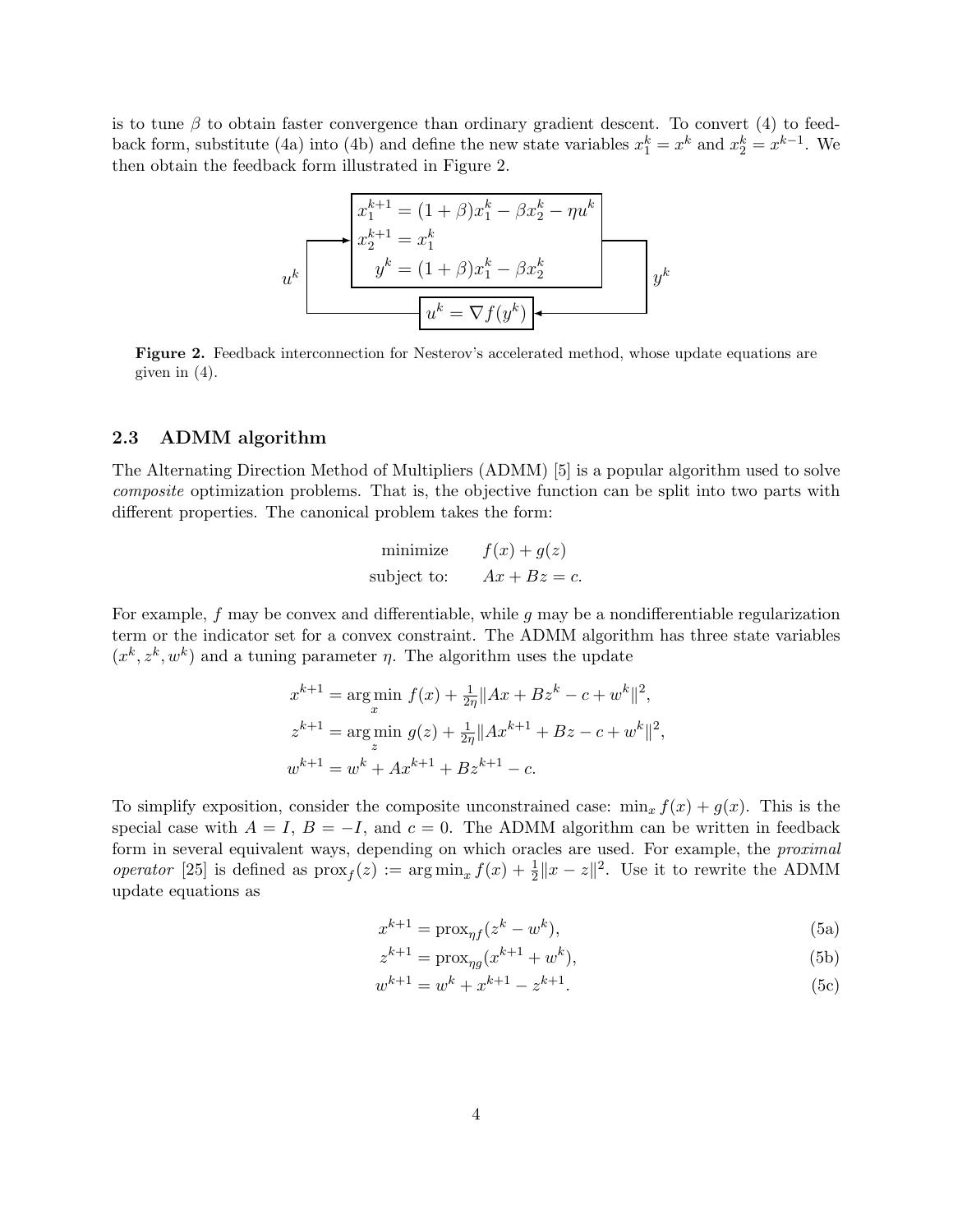Alternatively, if f is differentiable and g is convex but not differentiable, replace the prox updates by their corresponding first-order optimality conditions. This yields

<span id="page-4-0"></span>
$$
0 = \nabla f(x^{k+1}) + \frac{1}{\eta}(x^{k+1} - z^k + w^k),\tag{6a}
$$

$$
0 \in \partial g(z^{k+1}) + \frac{1}{\eta}(z^{k+1} - x^{k+1} - w^k),\tag{6b}
$$

$$
w^{k+1} = w^k + x^{k+1} - z^{k+1},\tag{6c}
$$

where  $\partial g(z) := \{ v \in \mathbb{R}^d \mid g(x) - g(z) \ge v^{\mathsf{T}}(x - z) \text{ for all } z \in \mathbb{R}^d \}$  denotes the set of subgradients of g. If g is differentiable, then  $\partial g(z) = {\nabla g(z)}$ . Both [\(5\)](#page-3-1) and [\(6\)](#page-4-0) can be put in feedback form to obtain the block diagrams illustrated in Figure [3.](#page-4-1) In both cases, the state variable  $x^k$  can be eliminated, so only two states are needed. The ADMM representation that uses gradients and subgradients in Figure [3](#page-4-1) is *implicit* because it contains a circular dependency:  $y_1^k$  depends on  $u_1^k$ , which in turn depends on  $y_1^k$ . Therefore, this feedback representation cannot be used as a substitute for an implementation such as [\(5\)](#page-3-1). Nevertheless, the implicit representation can still be used in dissipativity theory for algorithm analysis.

<span id="page-4-1"></span>
$$
u_1^k, u_2^k
$$
\n
$$
u_1^k, u_2^k
$$
\n
$$
u_1^k = y_1^{k+1} = w_1^{k} + w_1^{k} - w_2^{k}
$$
\n
$$
u_1^k = z^k - w^k
$$
\n
$$
u_1^k = y_1^{k} = w_1^{k} + w_1^{k}
$$
\n
$$
u_1^k = y_1^{k} = w_1^{k} + w_1^{k}
$$
\n
$$
u_1^k = y_1^{k} = w_1^{k} - w_1^{k}
$$
\n
$$
u_1^k = w_1^{k} - w_1^{k}
$$
\n
$$
u_1^k = w_1^{k} - w_1^{k}
$$
\n
$$
u_1^k = w_1^{k} - w_1^{k}
$$
\n
$$
u_1^k = w_1^{k} - w_1^{k}
$$
\n
$$
u_1^k = w_1^{k} - w_1^{k}
$$
\n
$$
u_1^k = w_1^{k} - w_1^{k}
$$
\n
$$
u_1^k = w_1^{k} - w_1^{k}
$$
\n
$$
u_1^k = w_1^{k} - w_1^{k}
$$
\n
$$
u_1^k = w_1^{k} - w_1^{k}
$$
\n
$$
u_1^k = w_1^{k} - w_1^{k}
$$
\n
$$
u_1^k = w_1^{k} - w_1^{k}
$$
\n
$$
u_1^k = w_1^{k} - w_1^{k}
$$
\n
$$
u_1^k = w_1^{k} - w_1^{k}
$$
\n
$$
u_1^k = w_1^{k} - w_1^{k}
$$
\n
$$
u_1^k = w_1^{k} - w_1^{k}
$$
\n
$$
u_1^k = w_1^{k} - w_1^{k}
$$
\n
$$
u_1^k = w_1^{k} - w_1^{k}
$$
\n
$$
u_1^k = w_1^{k} - w_1^{k}
$$
\n
$$
u_1^k = w_1^{k} - w_1^{k}
$$
\n
$$
u_1^k = w_1^{k} -
$$

Figure 3. Equivalent feedback interconnections for the Alternating Direction Method of Multipliers (ADMM) applied to composite unconstrained optimization. Left: An explicit loop that uses proximal operators as oracles [\(5\)](#page-3-1). Right: An implicit loop that uses gradient and subgradient oracles [\(6\)](#page-4-0). Other representations are possible, for example using  $\nabla f$  and prox<sub>ng</sub>. Any of these representations of ADMM can be used for analysis in the dissipativity framework and yield the same results.

#### 2.4 More general algorithms

In all the cases above, the algorithms can be expressed in the form of a linear time-invariant (LTI) system G in feedback with the oracles. Letting  $\xi^k$ ,  $u^k$ , and  $y^k$  be the concatenated states, oracle outputs, and oracle inputs, the algorithms are represented in the following general form.

<span id="page-4-2"></span>
$$
\xi^{k+1} = A\xi^k + Bu^k \qquad (7a)
$$
  
\n
$$
y^k = C\xi^k + Du^k \qquad (7b)
$$
  
\n
$$
u^k = \begin{bmatrix} u_1^k \\ \vdots \\ u_m^k \end{bmatrix} = \begin{bmatrix} \phi_1(y_1^k) \\ \vdots \\ \phi_m(y_m^k) \end{bmatrix} = \phi(y^k). \qquad (7c)
$$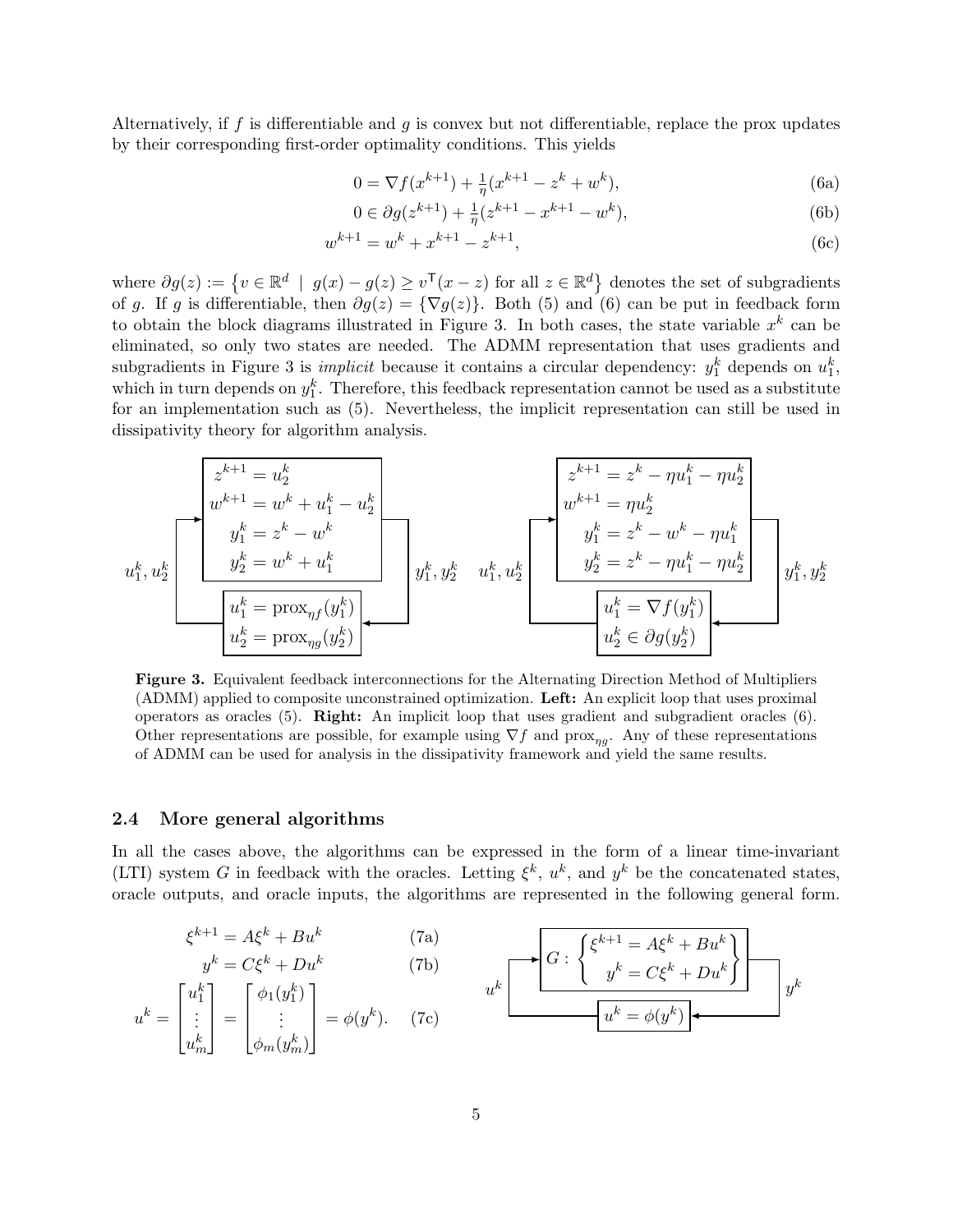The fact that G is LTI will be important for our dissipativity analysis, as it will allow us to search for Lyapunov functions in a tractable manner. Not all algorithms have a feedback form with an LTI G. For example,

- Algorithms with parameters that change on a fixed schedule, such as gradient descent with a diminishing stepsize, will yield a feedback representation where  $G$  is a linear time-varying (LTV) system.
- Algorithms with parameters that change adaptively, such as the nonlinear conjugate gradient method, will yield a feedback representation where  $G$  is a linear parameter-varying (LPV) system.
- Algorithms where the state updates are not linear functions of the previous state or oracle outputs will yield a feedback representation where  $G$  is nonlinear.

Despite these limitations, algorithms can still generally be written as a feedback interconnection of some system  $G$  and the set of oracles (nonlinearities). Since dissipativity theory can be applied to any system [\[36\]](#page-21-2) (including LTV, LPV, and systems with nonlinear dynamics), the dissipativity approach can in principle be used to analyze any iterative algorithm.

### 3 Dissipativity theory

Dissipativity theory may be viewed as a counterpart to Lyapunov theory but for systems with inputs. Consider a discrete-time dynamical system satisfying the state-space equation

$$
\xi^{k+1} = A\xi^k + Bu^k.
$$

In classical dissipativity theory [\[36,](#page-21-2)37],  $u<sup>k</sup>$  is an external supply that drives the dynamics governed by the state  $\xi^k$ . For example, in a mechanical system,  $u^k$  would be a vector of external forces and torques, while  $\xi^k$  would be a vector of generalized coordinates such as positions and velocities. The two key concepts in dissipativity are storage and supply.

- 1. The storage function  $V(\xi^k)$  can be interpreted as a notion of stored energy. In our mechanical example, this would be the total energy (kinetic and potential) in the system. The storage function always satisfies  $V(\xi^k) \geq 0$ .
- 2. The *supply rate*  $S(\xi^k, u^k)$  can be interpreted as a notion of work done by the external forces and torques. The supply rate may also depend on the current values of the generalized coordinates. When  $S > 0$ , the external force is *adding* energy to the system. When  $S < 0$ , the external force is extracting energy from the system.

A dissipation inequality states that the change in stored energy can be no greater than the energy provided by the external supply:

<span id="page-5-0"></span>
$$
V(\xi^{k+1}) - V(\xi^k) \le S(\xi^k, u^k). \tag{8}
$$

If a dissipation-like inequality holds and the supply rate is of a particular form, useful stability properties of the system can be deduced. We now consider different types of supply rates that are relevant for optimization algorithms.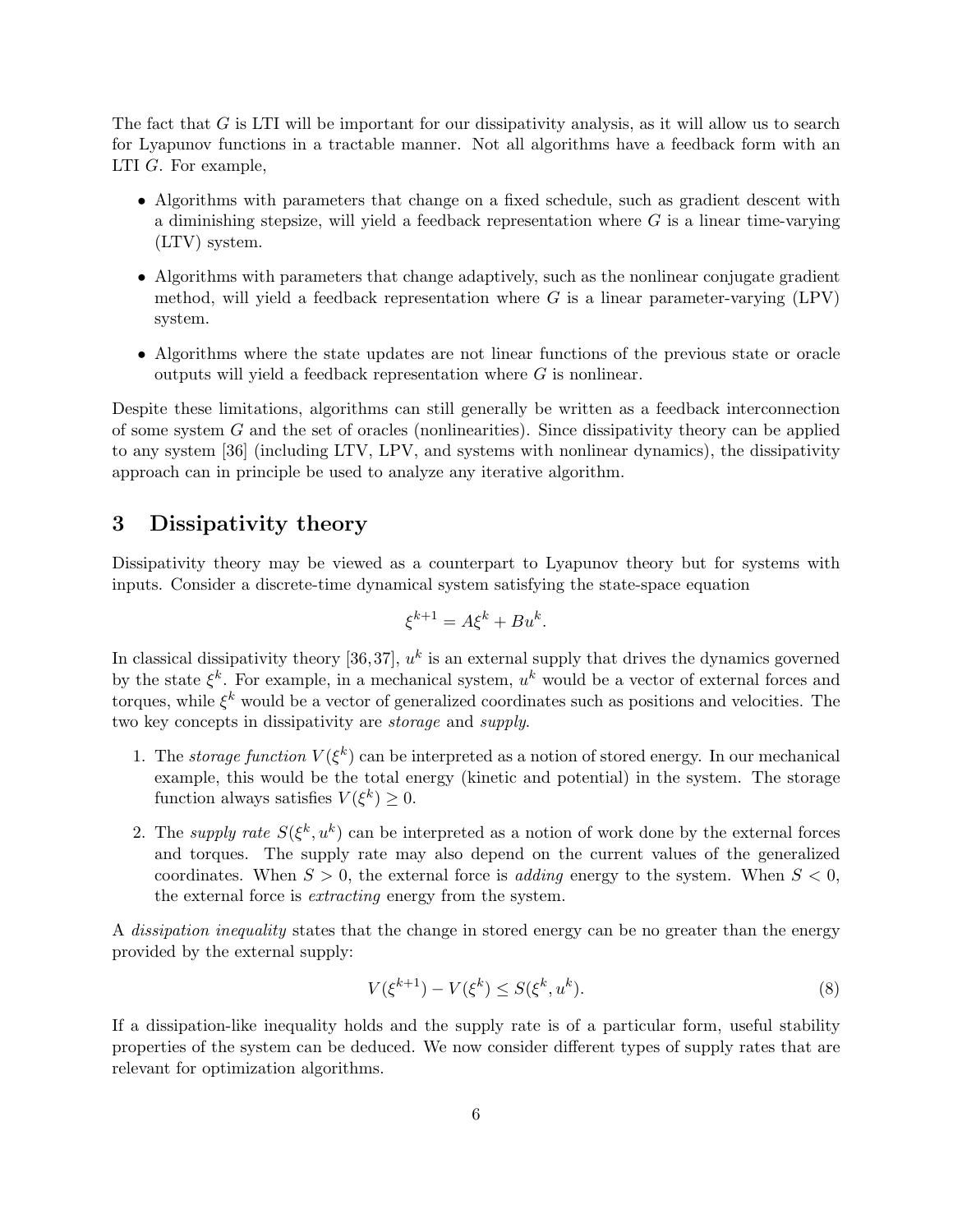# 4 Supply rates for families of oracles

In the context of robust control, the most well-studied classes of nonlinearities include sectorbounded and slope-restricted nonlinearities, because they can be used to model common nonlinear phenomena such as saturation and stiction. In the context of optimization algorithms, oracles can often have similar properties, thus creating parallels between the two application areas. For each type of nonlinearity or oracle, we describe how to formulate an appropriate supply rate that can be used to analyze optimization algorithms.

#### 4.1 Sector-bounded oracle

An oracle  $u = \phi(y)$  is sector-bounded with lower bound m and upper bound L with  $m < L$  if the input-output pair  $(y, u)$  satisfies

<span id="page-6-0"></span>
$$
S_{\mathcal{C}}(y, u) := \begin{bmatrix} y \\ u \end{bmatrix}^{\mathsf{T}} \begin{bmatrix} mL & -\frac{L+m}{2} \\ -\frac{L+m}{2} & 1 \end{bmatrix} \begin{bmatrix} y \\ u \end{bmatrix} \leq 0. \tag{9}
$$

In the general dissipativity framework, the supply rate  $S(\xi, u)$  may depend on the state  $\xi$  and the input u. The form of the supply rate  $S_{\mathcal{C}}$  in [\(9\)](#page-6-0) still fits into this framework because the oracle is a function of y, which will depend on  $\xi$  and u through the algorithm update equations [\(7\)](#page-4-2). In this case,  $S_c \leq 0$ . Thus, in the energy interpretation of dissipativity, the *external force* is extracting energy from the system. The inequalities [\(9\)](#page-6-0) hold *pointwise* in time for any pair  $(y, u)$ , so the graph of a sector-bounded oracle is contained in the interior conic region illustrated in Figure [4.](#page-7-0) Denote the set of all sector-bounded nonlinearities with parameters  $(m, L)$  with the symbol  $\mathcal{C}_{m,L}$ . A useful pair of inequalities that follow from [\(9\)](#page-6-0) are given by

<span id="page-6-2"></span><span id="page-6-1"></span>
$$
m||y|| \le ||u|| \le L||y|| \tag{10}
$$

$$
m||y||^2 \le u^{\mathsf{T}} y \le L||y||^2. \tag{11}
$$

See [B](#page-23-0) for insight on how inequalities such as  $(10)$ – $(11)$  can be proved. Sector-bounded nonlinearities are widely studied in controls, dating back to the introduction of absolute stability by Lur'e and Postnikov [\[19\]](#page-20-1). In this setting,  $\phi$  is a static nonlinearity. Special cases include the small-gain theorem and passivity theory [\[38\]](#page-21-4), where  $\|\phi(y)\| \leq \gamma \|y\|$   $(m = -\gamma \text{ and } L = \gamma)$  and  $y^{\mathsf{T}}\phi(y) \geq 0$  $(m = 0 \text{ and } L \to \infty)$ , respectively. Sector-bounded oracles can occur in optimization when oracles are subject to multiplicative noise. For example, round-off error may occur due to finite-precision arithmetic. Alternatively, a call to an oracle may involve a complicated simulation that inherently produces approximate results due to time budget limitations. If y is the true signal, multiplicative noise transforms the signal into  $u = y + \delta_y$ , where  $\|\delta_y\| \leq \varepsilon \|y\|$ . Here,  $\varepsilon$  is the noise strength  $(\varepsilon = 0.1)$ would correspond to 10% multiplicative noise). Rearranging this inequality yields  $||y - u|| \leq \varepsilon ||y||$ . Comparing to [\(9\)](#page-6-0), this corresponds to a sector-bounded nonlinearity with  $m = 1 - \varepsilon$  and  $L = 1 + \varepsilon$ .

### 4.2 Slope-restricted oracles

An oracle  $u = \phi(y)$  is slope-restricted with lower bound m and upper bound L with  $m < L$  if every pair of input-output pairs  $(y_1, u_1)$  and  $(y_2, u_2)$  satisfies

<span id="page-6-3"></span>
$$
S_{\mathcal{M}}(y_1, y_2, u_1, u_2) := \begin{bmatrix} y_2 - y_1 \\ u_2 - u_1 \end{bmatrix}^\top \begin{bmatrix} mL & -\frac{L+m}{2} \\ -\frac{L+m}{2} & 1 \end{bmatrix} \begin{bmatrix} y_2 - y_1 \\ u_2 - u_1 \end{bmatrix} \le 0. \tag{12}
$$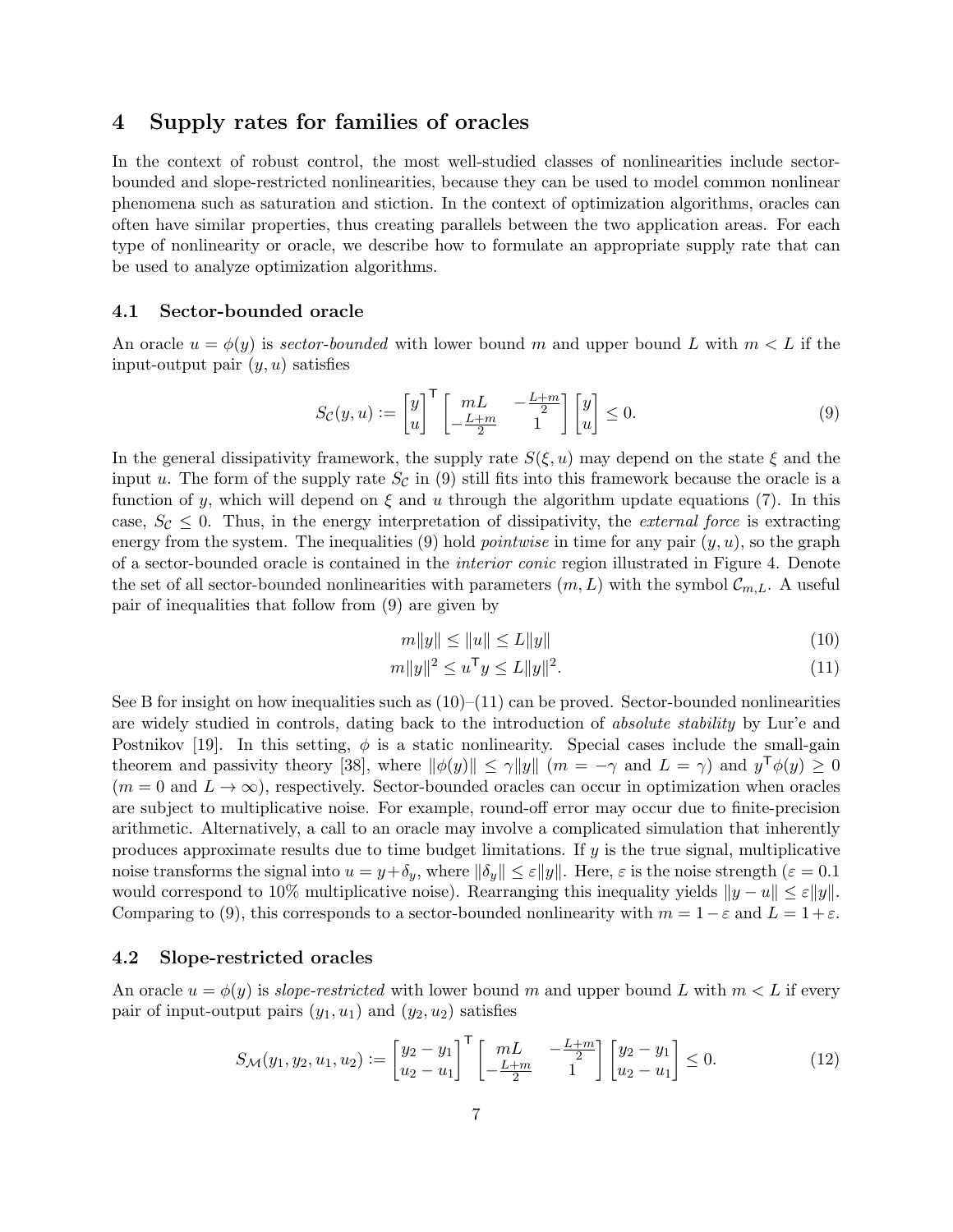<span id="page-7-0"></span>

**Figure 4.** One-dimensional examples of a sector-bounded nonlinearity  $\phi_1 \in \mathcal{C}_{m,L}$  and a sloperestricted nonlinearity  $\phi_2 \in \mathcal{M}_{m,L}$ , both with  $m = \frac{1}{4}$  and  $L = 2$ . In the sector-bounded case, all input-output pairs  $(u, y)$  satisfy the quadratic inequality [\(9\)](#page-6-0) (which is  $\frac{1}{2}y^2 - \frac{9}{4}yu + u^2 \le 0$ ), shown as the shaded region. In the slope-restricted case, a stronger condition is satisfied:  $\frac{1}{2}(y_1 - y_2)^2 - \frac{9}{4}(y_1 - y_2)^2$  $y_2(x_1-u_2)+(u_1-u_2)^2\leq 0$ , for all  $y_1, y_2, u_1, u_2\in \mathbb{R}$ . In other words, the slope of the line connecting any pair of points on the graph must be between  $\frac{1}{4}$  and 2.

In a manner analogous to how [\(10\)](#page-6-1) and [\(11\)](#page-6-2) were derived for sector-bounded nonlinearities, it can be shown that slope-restricted nonlinearities enjoy the properties

<span id="page-7-1"></span>
$$
m||y_2 - y_1|| \le ||u_2 - u_1|| \le L||y_2 - y_1|| \tag{13}
$$

$$
m||y_2 - y_1||^2 \le (u_2 - u_1)^{\mathsf{T}}(y_2 - y_1) \le L||y_2 - y_1||^2. \tag{14}
$$

Slope-restricted nonlinearities (also called incremental) were studied by Zames and Falb [\[39\]](#page-21-5) (for example, *incremental passivity* or *incremental small-qain*). Examples of slope-restricted nonlinearities include saturation or elements exhibiting hysteresis. See Figure [4](#page-7-0) for a visual example. Denote the set of all slope-restricted nonlinearities with parameters  $(m, L)$  with the symbol  $\mathcal{M}_{m,L}$ . In optimization, different types of slope-restrictedness bear different names. The proximal operator  $\text{prox}_{g}$  for any convex function g, used for example in ADMM [\(5\)](#page-3-1), is *firmly nonexpansive*. That is,  $(x-y)^{\mathsf{T}}(\text{prox}_{g}(x) - \text{prox}_{g}(y)) \ge ||\text{prox}_{g}(x) - \text{prox}_{g}(y)||^{2}$  for all  $x, y \in \mathbb{R}^{d}$  [\[1,](#page-20-2) Prop. 4.16 and 12.28]. In other words,  $\max_f$  satisfies [\(12\)](#page-6-3) with  $m = 0$  and  $L = 1$ . A special case is when g is the indicator function of a convex set C [that is  $g(x) = 0$  if  $x \in C$  and  $g(x) = +\infty$  otherwise], then  $\text{prox}_{g}(x) =$  $\Pi_C(x)$  is the Euclidean projection of x onto the set C. Another example is the subgradient of a con-vex function g, which were used in [\(6\)](#page-4-0). Subgradients are monotone, that is,  $(x_1 - x_2)^\mathsf{T} (v_1 - v_2) \geq 0$ for all  $x_i \in \mathbb{R}^d$  and  $v_i \in \partial g(x_i)$ . In other words,  $\partial g$  satisfies [\(12\)](#page-6-3) with  $m = 0$  and  $L \to \infty$ . A special case is when g is quadratic and positive semidefinite:  $g(x) = x^{\mathsf{T}} A x$ , where  $A + A^{\mathsf{T}} \succeq 0$ .

#### 4.3 Gradient of a convex function

The case where the nonlinearity is the gradient of a convex and continuously differentiable function is of particular interest in the field of optimization, even if it is a less common occurrence in controls. If  $f$  is a continuously differentiable function, define the following notions.

1. f is strongly convex with parameter  $m > 0$  if  $g(x) := f(x) - \frac{m}{2}$  $\frac{m}{2}||x||^2$  is a convex function. In other words,  $\theta g(x) + (1 - \theta)g(y) \ge g(\theta x + (1 - \theta)y)$  for all  $x, y \in \mathbb{R}^d$  and  $\theta \in [0, 1]$ .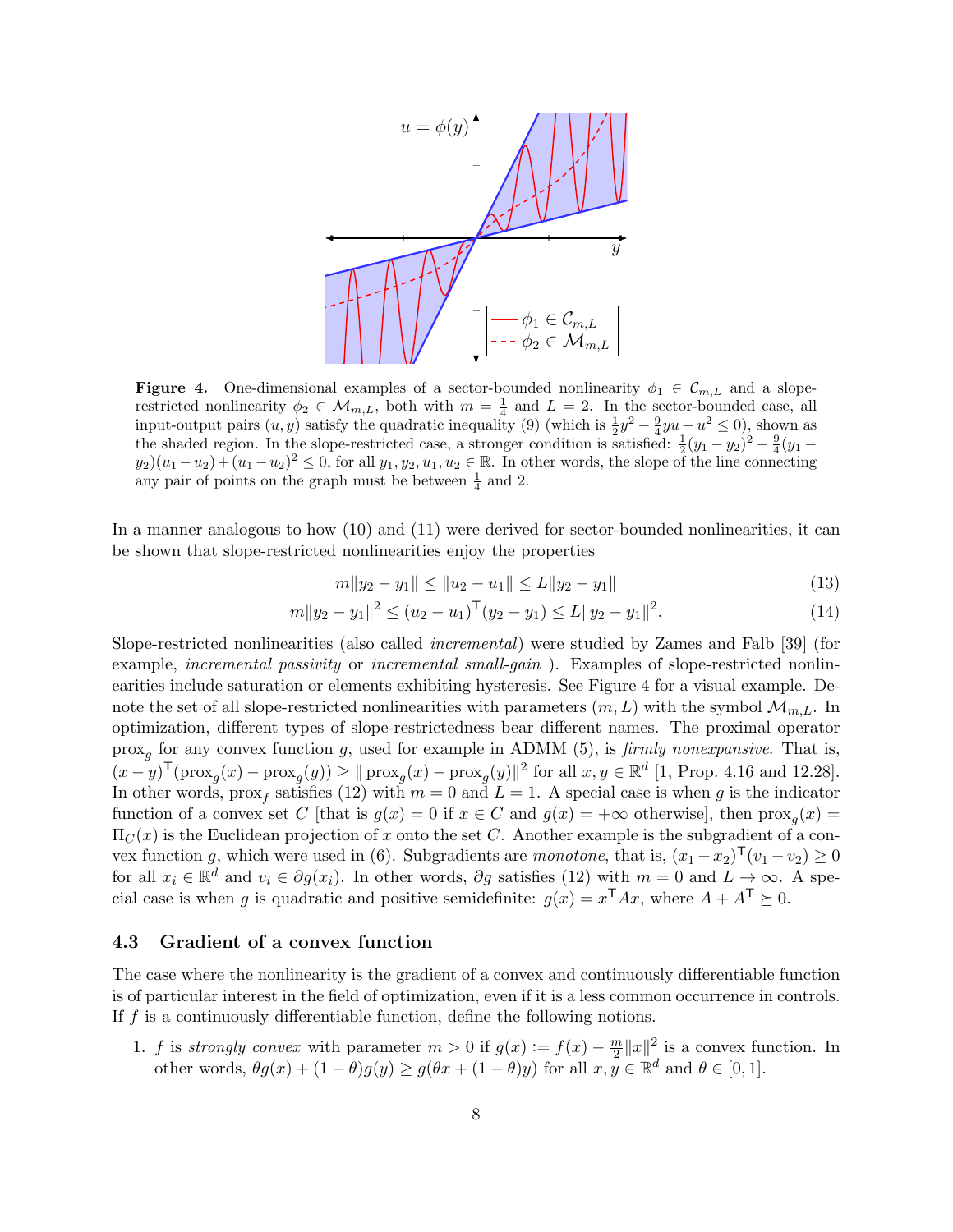2. f has Lipschitz gradients with parameter  $L > 0$  if  $\|\nabla f(x) - \nabla f(y)\| \le L \|x - y\|$  for all  $x, y \in \mathbb{R}^d$ .

Strong convexity means that  $f$  is not too flat, while Lipschitz gradients ensure that  $f$  does not grow too quickly. We now state a useful property of functions that are both strongly convex and have Lipschitz gradients. Denote the set of all nonlinearities satisfying the two properties above with the symbol  $\mathcal{F}_{m,L}$ .

**Theorem 1.** Suppose  $f : \mathbb{R}^d \to \mathbb{R}$  is continuously differentiable, strongly convex with parameter m, and has Lipschitz gradients with parameter L. For all  $y_i \in \mathbb{R}^d$  with  $f_i = f(y_i)$  and  $u_i = \nabla f(y_i)$ for  $i = 1, 2$ ,

<span id="page-8-0"></span>
$$
\mathcal{S}_{\mathcal{F}}(y_1, y_2, u_1, u_2) := \frac{1}{2(L-m)} \begin{bmatrix} y_2 - y_1 \\ u_2 - u_1 \end{bmatrix}^\mathsf{T} \begin{bmatrix} mL & -\frac{L+m}{2} \\ -\frac{L+m}{2} & 1 \end{bmatrix} \begin{bmatrix} y_2 - y_1 \\ u_2 - u_1 \end{bmatrix} + \frac{1}{2}(u_1 + u_2)^\mathsf{T} (y_2 - y_1) \le f_2 - f_1. \tag{15}
$$

This result is proven for example in [\[32,](#page-21-6) Thm. 4]. In large-scale optimization problems, it is typical to assume the availability of a gradient oracle. Algorithms that use such an oracle are called first-order methods. Popular examples of optimization problems that are often solved on a large scale include logistic regression and regularized least-squares problems such as the lasso [\[15\]](#page-20-3).

### 4.4 Other oracle types

Many optimization problems involve objective functions (oracles) that are convex, but not strongly convex. This has motivated the study of conditions that are weaker than strong convexity but can still provide useful convergence guarantees. One such example is the Polyak-Lojasiewicz condition:  $\frac{1}{2m}||u||^2 \ge f - f^*$ . Others include the *error bound* condition, the *quadratic growth* condition, and the restricted secant inequality. For a survey of such conditions, refer to [\[3,](#page-20-4) [16\]](#page-20-5) and references therein. Although we restrict attention to strong convexity in the present article, the aforementioned alternatives to strong convexity can be used just as easily. All of these conditions are characterized by inequalities similar to [\(15\)](#page-8-0) that can be used directly as supply rates; they are quadratic in  $(x^k - x^*)$  and  $u^k$ , and they are linear in  $f^k - f^*$ .

#### 4.5 Nestedness and supply rates

The three classes of nonlinearities characterized by [\(9\)](#page-6-0), [\(12\)](#page-6-3), and [\(15\)](#page-8-0) are nested. That is,  $\mathcal{F}_{m,L} \subseteq$  $\mathcal{M}_{m,L} \subseteq \mathcal{C}_{m,L}$ . This follows because if [\(15\)](#page-8-0) is added to itself with indices interchanged, then [\(12\)](#page-6-3) is recovered. So, [\(12\)](#page-6-3) is a special case of [\(15\)](#page-8-0). Moreover, if  $y_1 = 0$  (and  $u_1 = 0$ ) in (12), then [\(9\)](#page-6-0) is recovered. So, [\(9\)](#page-6-0) is a special case of [\(12\)](#page-6-3). In the one-dimensional case  $(d = 1)$ , all gradients of convex functions are slope-restricted, and vice versa. In other words,  $\mathcal{F}_{m,L} = \mathcal{M}_{m,L}$ . This is not the case when  $d \geq 2$ , which is related to the notion of cyclic monotonicity [\[27\]](#page-21-7). The nestedness property implies that a supply rate that is valid for one class of oracles is also valid for any oracle belonging to a subclass. For each class of oracles, the fundamental inequalities  $(9)$ ,  $(12)$ , and  $(15)$  can be directly used as supply rates. Typically, there will be many valid choices of supply rates, and different choices could yield different convergence rate guarantees. The case studies that follow show how to optimize the choice of supply rate to produce the least conservative estimate of convergence rate attainable.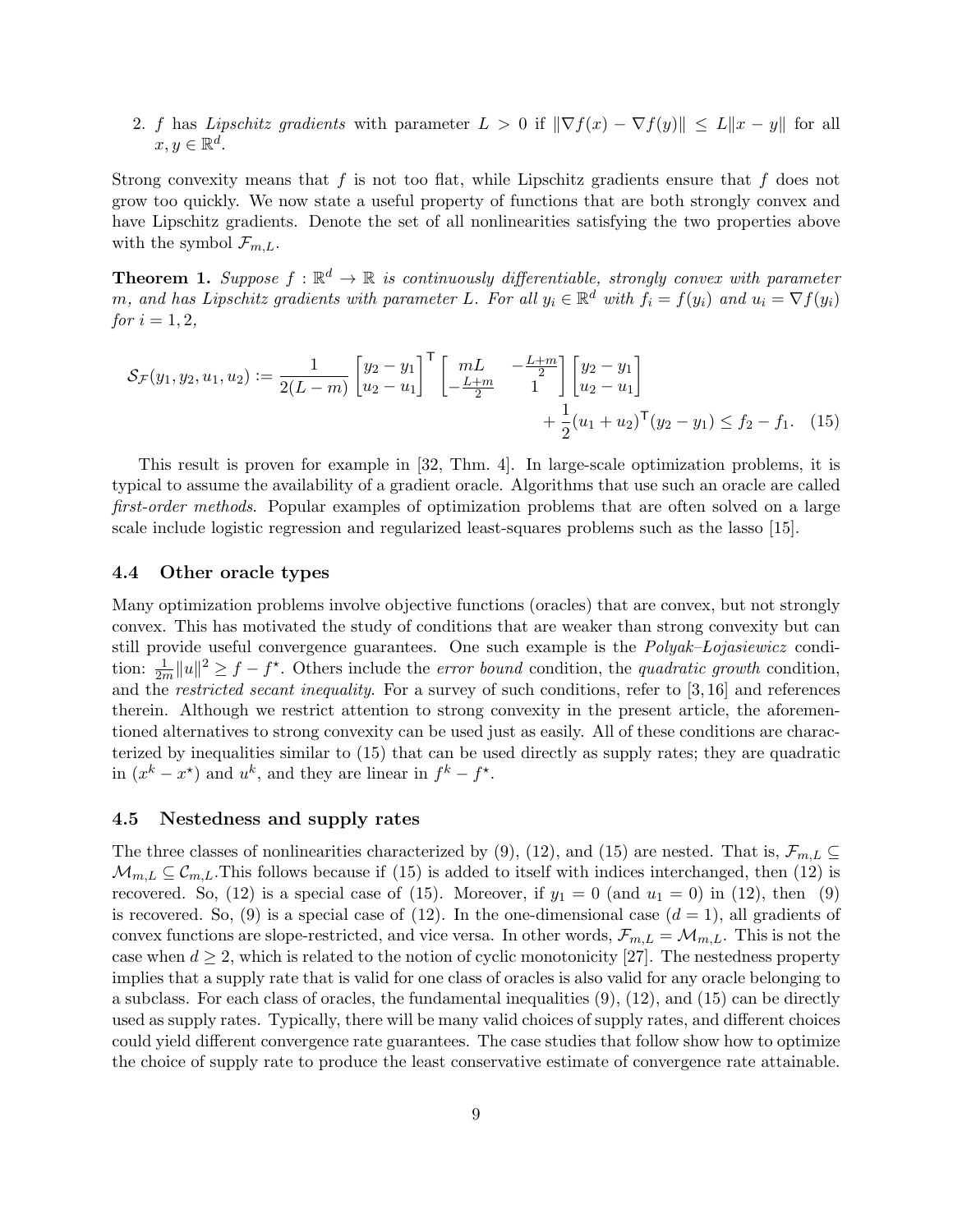### 5 Certifying convergence rates using dissipativity

### 5.1 Certifying geometric convergence

<span id="page-9-0"></span>Geometric convergence, also known as *exponential stability* in the controls literature and *linear* convergence in the optimization literature, can be verified using a modified dissipation inequality of the form

$$
V(\xi^{k+1}) - qV(\xi^k) \le S(\xi^k, u^k),
$$
\n(16)

where  $0 \leq q < 1$ . We distinguish between two important cases for use in algorithm analysis.

- 1. If the supply rate is nonpositive,  $S(\xi^k, u^k) \leq 0$ , then the dissipation inequality implies that  $V(\xi^{k+1}) \leq qV(\xi^k)$ . So, V decreases by a factor of q at every timestep, which means that  $V$  is a Lyapunov function that certifies geometric convergence. This case will be used when  $\nabla f \in \mathcal{C}_{m,L}$  or  $\nabla f \in \mathcal{M}_{m,L}$ .
- 2. If the supply rate satisfies the more general condition  $S(\xi^k, u^k) \le q\psi(\xi^k) \psi(\xi^{k+1}),$  where  $\psi$  is a nonnegative function, then [\(16\)](#page-9-0) can be rewritten as  $V(\xi^{k+1}) + \psi(\xi^{k+1}) \le q(V(\xi^k) + \psi(\xi^k)).$ In other words,  $V(x) + \psi(x)$  is a Lyapunov function that certifies geometric convergence. This case will be used when  $\nabla f \in \mathcal{F}_{m,L}$ .

#### 5.2 Certifying other convergence rates

Dissipativity can also be used to certify other rates of convergence. For example, consider gradient descent (the algorithm state is  $\xi^k := x^k$ ), where the function value  $f(x^k)$  decreases at each itera-tion. If the standard dissipation inequality [\(8\)](#page-5-0) holds with a supply rate that satisfies  $S(x^k, u^k) \leq$  $-(f(x^k) - f(x^*))$ , then the dissipation inequality implies that  $V(x^{k+1}) - V(x^k) \le -(f(x^k) - f(x^*))$ . Summing over  $k$ ,

$$
f(x^{k}) - f(x^{*}) \le \frac{1}{k+1} \sum_{i=0}^{k} (f(x^{i}) - f(x^{*})) \le \frac{1}{k+1} \left( V(x^{0}) - V(x^{k+1}) \right) \le \frac{1}{k+1} V(x^{0}).
$$

In other words, the algorithm converges in *function value*, and the function value decreases at the sublinear rate  $1/k$ , which is slower than geometric convergence. Dissipativity can also be used to certify other sublinear rates, such as  $1/k^2$  [\[11\]](#page-20-6). Ultimately, dissipation inequalities lead to Lyapunov functions. However, dissipation inequalities also provide a framework by which to treat uncertain disturbance inputs. Roughly, this is done by using supply rates that are satisfied by the disturbances and then searching for storage functions such that a dissipation inequality is satisfied (thereby certifying robust stability). Even if the system in question is not mechanical in nature or there is no clear notion of energy, the system may still satisfy a dissipation inequality. This is akin to the idea of that Lyapunov functions can be used to certify the stability of an autonomous differential or difference equation, even when the equation does not describe a physical system. In the context of algorithm analysis, we view the outputs of the oracles as disturbance inputs for the iterative algorithm in question and use dissipativity theory to certify robust convergence properties.

### 6 Case study: Gradient Descent

Gradient descent is perhaps the most recognizable iterative algorithm. We will now illustrate different approaches for analyzing gradient descent for a simple class of functions. Consider the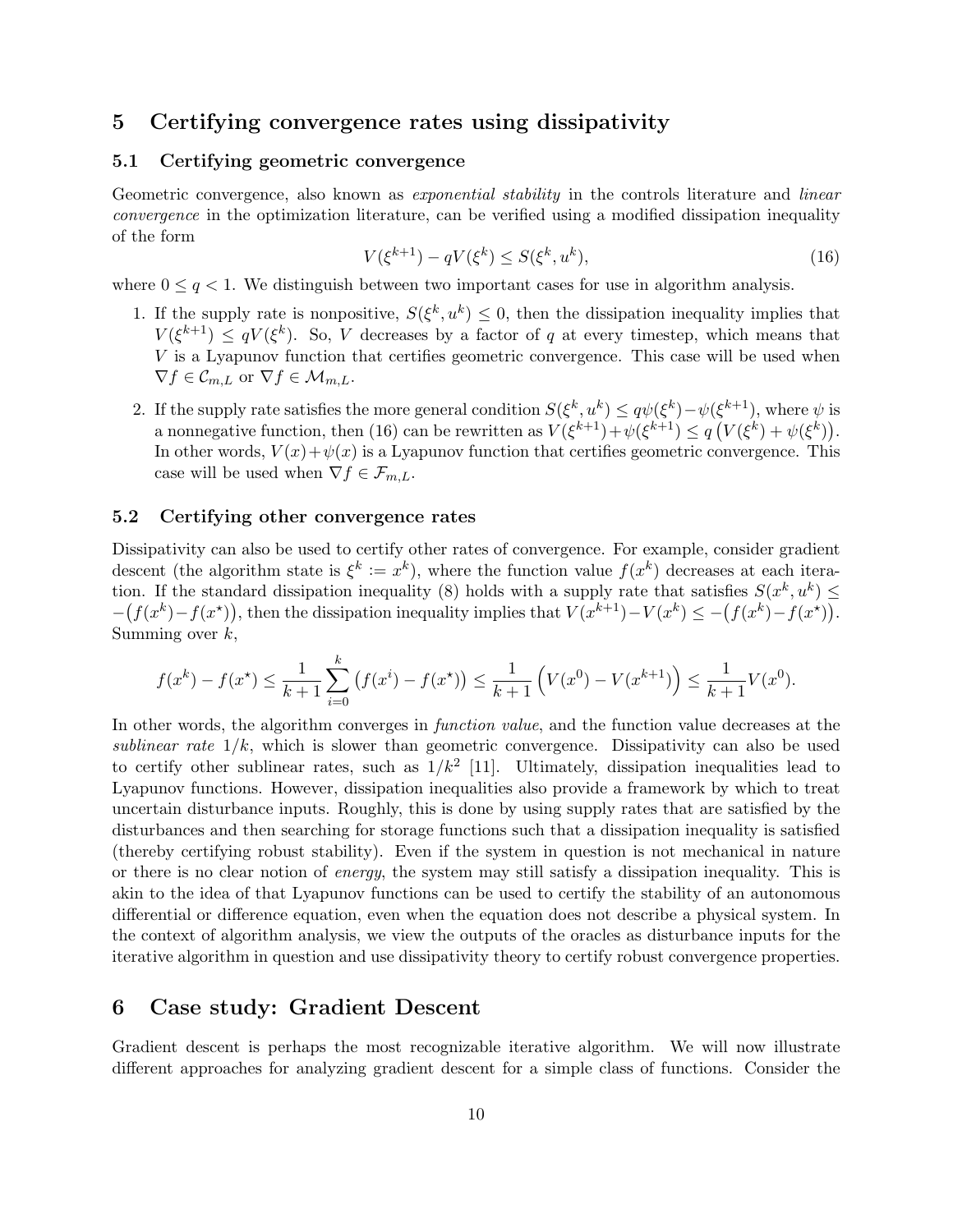(unconstrained) problem of minimizing  $f(x)$ , where f is m-strongly convex and has L-Lipschitz gradients. That is,  $f \in \mathcal{F}_{m,L}$ . Gradient descent is defined by the iteration

<span id="page-10-0"></span>
$$
x^{k+1} = x^k - \eta \nabla f(x^k) \qquad \text{for } k = 0, 1, \dots
$$
 (17)

Our task is to find the worst-case linear convergence rate  $\rho(\mathcal{A}, \mathcal{F})$  and ultimately the choice of stepsize  $\eta$  that leads to the fastest convergence rate.

Nesterov's analysis A classical approach to analyzing gradient descent is due to Nesterov [\[23,](#page-21-0) Thm. 2.1.15] and begins by bounding the error at the  $(k+1)$ <sup>st</sup> iterate in terms of the error at the  $k^{\text{th}}$  iterate:

$$
||x^{k+1} - x^*||^2 \stackrel{(17)}{=} ||x^k - x^* - \eta \nabla f(x^k)||^2
$$
  
\n
$$
= ||x^k - x^*||^2 + \eta^2 ||\nabla f(x^k)||^2 - 2\eta (x^k - x^*)^T \nabla f(x^k)
$$
  
\n
$$
\stackrel{(9)}{\leq} ||x^k - x^*||^2 + \eta^2 ||\nabla f(x^k)||^2 - \frac{2\eta}{L+m} (mL||x^k - x^*||^2 + ||\nabla f(x^k)||^2)
$$
  
\n
$$
= (1 - \frac{2\eta mL}{L+m}) ||x^k - x^*||^2 + \eta (\eta - \frac{2}{L+m}) ||\nabla f(x^k)||^2.
$$
 (18)

If it is further assumed that  $0 \leq \eta \leq \frac{2}{L+1}$  $\frac{2}{L+m}$ , the second term in [\(18\)](#page-10-1) is nonpositive, and it can be concluded that the error shrinks at every iteration according to

<span id="page-10-1"></span>
$$
||x^{k+1} - x^*|| \le \sqrt{1 - \frac{2\eta mL}{L+m}} \, ||x^k - x^*||.
$$

The contraction factor  $\sqrt{1 - \frac{2\eta mL}{L+m}}$  $\frac{2\eta mL}{L+m}$  is an upper bound on the worst-case convergence rate. If the stepsize  $\eta \in [0, \frac{2}{L+1}]$  $\frac{2}{L+m}$  is selected to minimize this upper bound, the optimal stepsize is  $\eta = \frac{2}{L+m}$  $_{L+m}$ and yields the bound  $\rho \geq \frac{L-m}{L+m}$  $\frac{L-m}{L+m}$  on the worst-case convergence rate.

Polyak's analysis Another approach to analyzing gradient descent is due to Polyak [\[26,](#page-21-8) §1.4, Thm. 3. Assume that  $f$  is twice differentiable. By the fundamental theorem of calculus,

$$
\nabla f(x^k) = \nabla f(x^*) + \int_0^1 \nabla^2 f(x^* + \tau(x^k - x^*)) (x^k - x^*) d\tau = A_k (x^k - x^*),
$$

where  $A_k := \int_0^1 \nabla^2 f(x^* + \tau(x^k - x^*)) d\tau$ . Then, we can bound the error at the  $(k+1)^{st}$  iterate in terms of the error at the  $k^{\text{th}}$  iterate using the triangle inequality:

$$
||x^{k+1} - x^*|| = ||x^k - x^* - \eta \nabla f(x^k)|| = ||(I - \eta A_k)(x^k - x^*)|| \le ||I - \eta A_k|| \cdot ||x^k - x^*||.
$$

It follows from [\(14\)](#page-7-1) that  $mI \preceq \nabla^2 f(x) \preceq LI$  for all x. Therefore,  $mI \preceq A_k \preceq LI$ . Since  $I - \eta A_k$  is symmetric, its norm can be bounded in terms of the smallest and largest eigenvalues of  $A_k$ , which gives a bound on the worst-case convergence rate:

$$
\rho \geq ||I - \eta A_k|| = \max\{|1 - \eta m|, |1 - \eta L|\}.
$$

This bound can be minimized if  $\eta = \frac{2}{L+1}$  $\frac{2}{L+m}$ , which yields  $\rho \geq \frac{L-m}{L+m}$  $\frac{L-m}{L+m}$ . Both the Nesterov and Polyak analyses of gradient descent yield the same optimal stepsize of  $\eta = \frac{2}{l+1}$  $\frac{2}{L+m}$  and the same worst-case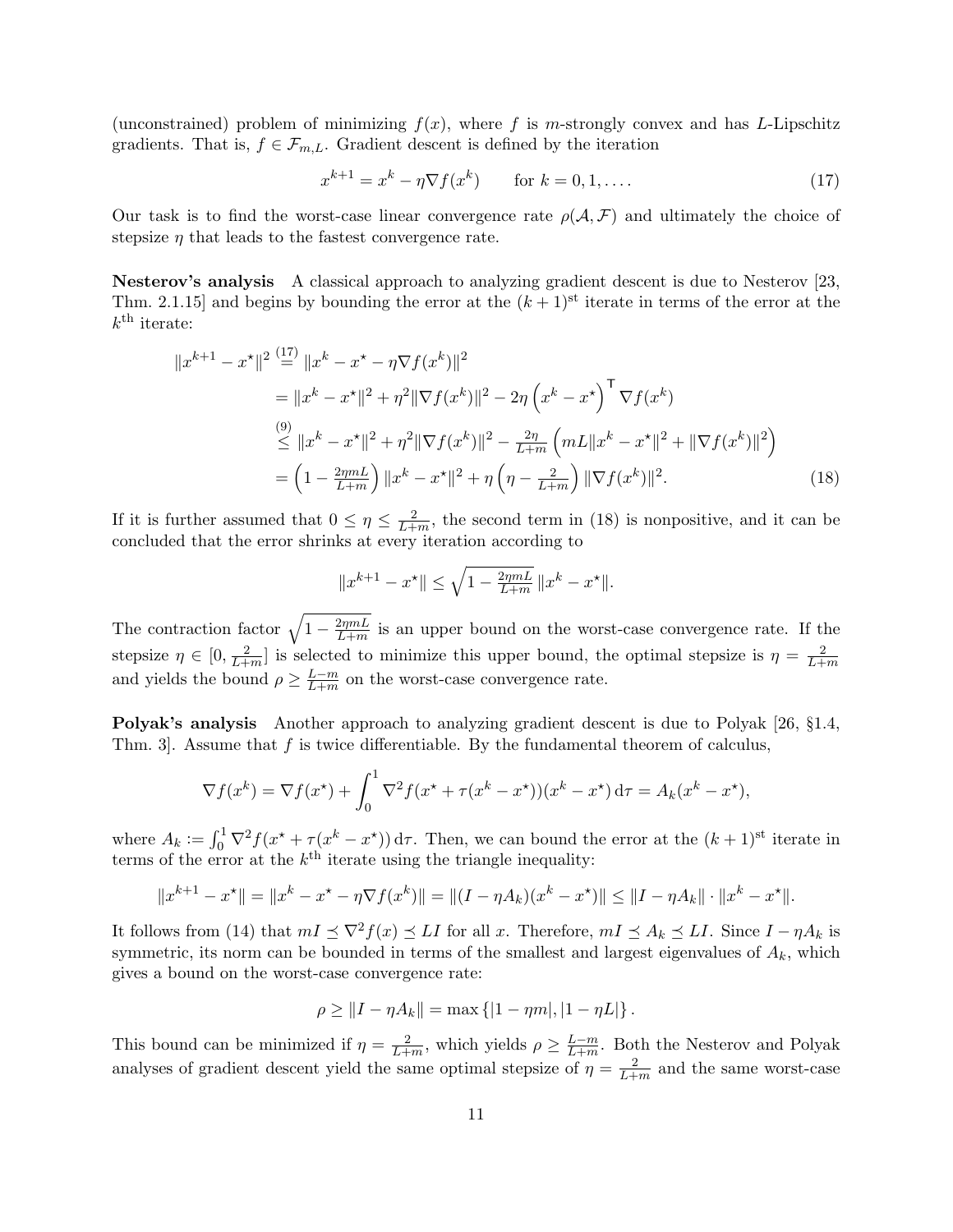convergence rate bound  $\rho \geq \frac{L-m}{L+m}$  $\frac{L-m}{L+m}$ . However, the bounds on  $\rho$  disagree when  $\eta \neq \frac{2}{L+m}$ .  $\frac{2}{L+m}$ ; Nesterov's bound is more conservative than Polyak's. Conversely, Nesterov's approach only assumed  $\nabla f$  was sector-bounded, while Polyak made the stronger assumptions that f is twice differentiable and  $\nabla f$ is slope-restricted. It is possible to prove Polyak's bound without assuming twice-differentiability, but it requires a different approach.

Dissipativity approach The gradient method can also be analyzed using dissipativity theory. First write the gradient method as a linear time-invariant dynamical system in feedback with  $\nabla f$ :

$$
x^{k+1} = x^k - \eta u^k,\tag{19a}
$$

<span id="page-11-1"></span>
$$
y^k = x^k,\tag{19b}
$$

$$
u^k = \nabla f(y^k). \tag{19c}
$$

We then use the supply rate  $S_{\mathcal{C}}$  associated with sector-bounded nonlinearities, given by [\(9\)](#page-6-0). The sector bound will not hold as written in [\(9\)](#page-6-0) because the oracle  $u = \nabla f(y)$  is zero when  $y = x^* = y^*$ (the solution of the optimization problem), not when  $y = 0$ . To account for this, use the inequality  $S_{\mathcal{C}}(y - y^*, u) \leq 0$ . Although  $y^*$  may not be known in advance, the dissipativity approach only requires assuming existence of  $y^*$  and does not depend on its actual value. The idea is to use a quadratic Lyapunov function candidate  $V(x) = ||x - x^*||^2$  and to certify a dissipation inequality of the form

$$
V(x^{k+1}) - \rho^2 V(x^k) \le \lambda S_{\mathcal{C}}(y^k - y^\star, u^k),\tag{20}
$$

<span id="page-11-0"></span>Where  $\lambda \geq 0$ . If [\(20\)](#page-11-0) holds, then  $S_{\mathcal{C}}(y^k - y^*, u^k) \leq 0$  implies that  $V(x^{k+1}) \leq \rho^2 V(x^k)$ , and therefore  $||x^{k+1} - x^*|| \le \rho ||x^k - x^*||$  and  $\rho$  is an upper bound on the worst-case convergence rate. Substituting the definitions for V and  $S_{\mathcal{C}}$  and the dynamics [\(19\)](#page-11-1) into [\(20\)](#page-11-0),

$$
||x^{k} - x^{\star} - u^{k}||^{2} - \rho^{2}||x^{k} - x^{\star}|| \leq \lambda (m(x^{k} - x^{\star}) - u^{k})^{\mathsf{T}} (L(x^{k} - x^{\star}) - u^{k}).
$$

This quadratic expression in  $x^k - x^*$  and  $u^k$  must hold for all choices of  $x^k - x^*$  and  $u^k$ , which implies the inequalities

<span id="page-11-2"></span>
$$
\begin{bmatrix}\n1 - \rho^2 - \lambda mL & -\eta + \lambda \frac{L+m}{2} \\
-\eta + \lambda \frac{L+m}{2} & \eta^2 - \lambda\n\end{bmatrix} \preceq 0, \qquad \lambda \ge 0,
$$
\n(21)

where " $\leq$ " denotes inequality in the semidefinite sense. The inequalities [\(21\)](#page-11-2) do not depend explicitly on  $y^*$ , even though the existence of  $y^*$  is assumed as part of the derivation. The task of minimizing  $\rho$  subject to [\(21\)](#page-11-2) is a semidefinite program (SDP). While typically solved numerically, SDPs can often be solved analytically in cases such as this one, where the matrices involved are small. In this case, a Schur complement of  $(21)$  is used to obtain the equivalent inequalities:

<span id="page-11-3"></span>
$$
\rho^2 \ge 1 - \lambda m L + \frac{(\eta - \lambda \frac{L+m}{2})^2}{\lambda - \eta^2}, \qquad \lambda \ge \eta^2.
$$
 (22)

Extremizing [\(22\)](#page-11-3) with respect to  $\lambda$  yields  $\rho \ge \max\{|1 - \eta m|, |1 - \eta L|\}$ , which is the same bound as in Polyak's analysis. For the simple case of gradient descent, the dissipativity approach produces the tightest possible bound (same as Polyak's bound), yet it only assumes  $\nabla f$  is sector-bounded. A nice feature of the dissipativity approach is that it is systematic. When analyzing increasingly complicated algorithms, it becomes increasingly difficult to obtain useful convergence rate bounds via the traditional approach of ad hoc equation manipulation. The dissipativity approach provides a principled and scalable way to analyze algorithms.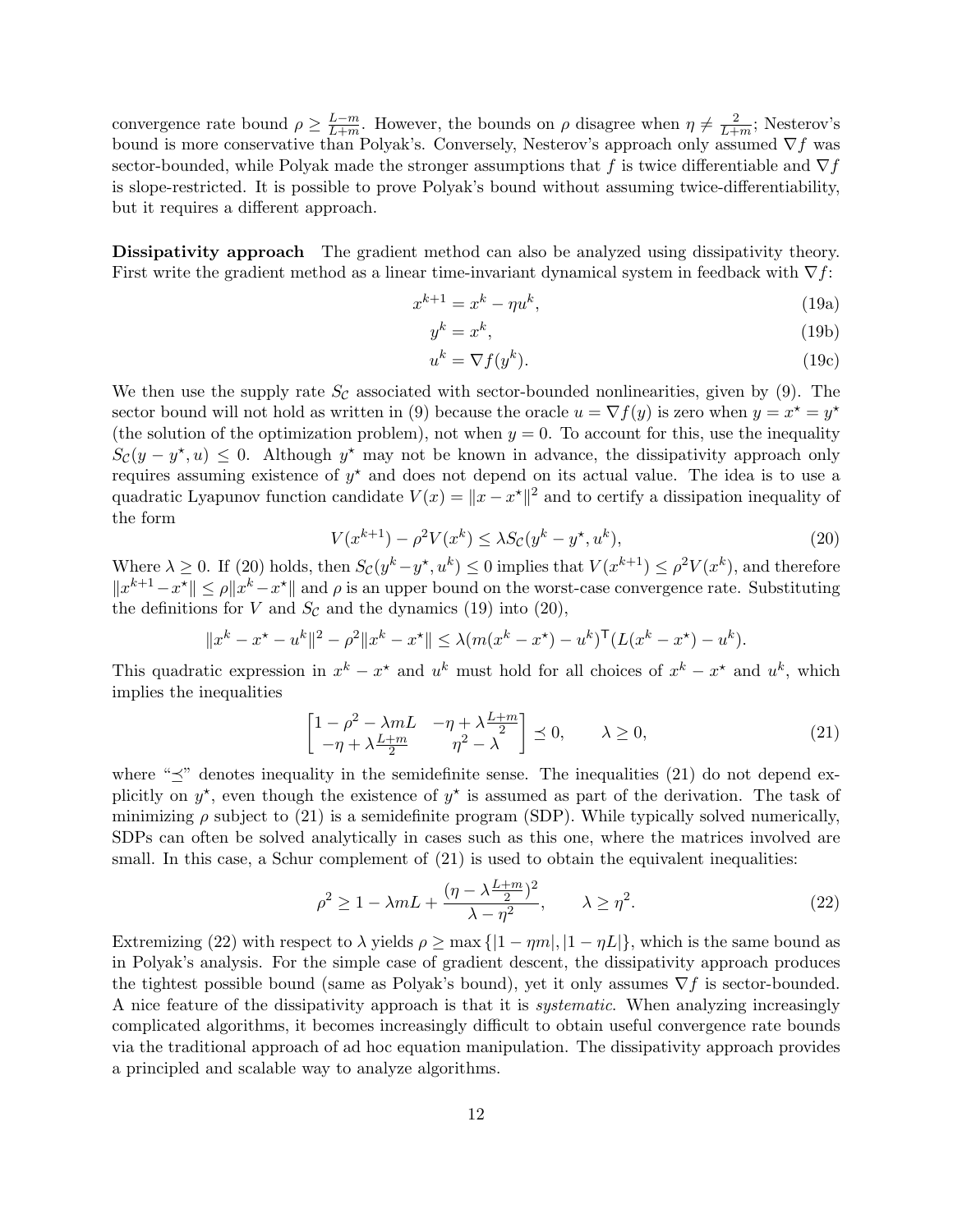### 7 Case study: Nesterov's Accelerated Method

Consider Nesterov's accelerated method applied to a continuously differentiable function  $f$ , with access to the oracle  $\nabla f$ . As in the gradient descent example, we will consider f that is m-strongly convex with L-Lipschitz gradients. That is,  $f \in \mathcal{F}_{m,L}$ . It will be shown that the dissipativity approach can find the tightest known convergence rate for this algorithm. Recall that Nesterov's accelerated method is characterized by the iteration

<span id="page-12-0"></span>
$$
x_1^{k+1} = (1+\beta)x_1^k - \beta x_2^k - \eta u^k, \tag{23a}
$$

$$
x_2^{k+1} = x_1^k,\tag{23b}
$$

<span id="page-12-2"></span>
$$
y^k = (1 + \beta)x_1^k - \beta x_2^k.
$$
 (23c)

The classical approach to analyzing Nesterov's accelerated method is estimate sequences [\[23,](#page-21-0) §2.2.1], which are a recursively generated sequence of quadratic bounds on the worst-case convergence rate ρ. The approach is rather involved, so the exposition is omitted. The net result is that the worstcase convergence rate satisfies the bound

<span id="page-12-3"></span>
$$
\rho \ge \sqrt{1 - \sqrt{\frac{m}{L}}}.\tag{24}
$$

We showcase the versatility of the dissipativity approach by analyzing the cases where  $\nabla f$  belongs to  $\mathcal{C}_{m,L}$ ,  $\mathcal{M}_{m,L}$ , or  $\mathcal{F}_{m,L}$ . In all of these cases, as in the analysis of gradient descent, we use a change of variables to shift the optimal point to zero. That is, the dynamics are re-expressed in terms of  $x^k - x^*$  and  $y^k - y^*$ . Since the convergence rate bound found via dissipativity is independent of the optimal point, the notation is simplified by assuming without loss of generality that the optimal point is at zero, so  $x^* = y^* = u^* = 0$ .

Nesterov for sector-bounded gradients For the sector-bounded case, the same approach is used as in the analysis of gradient descent. There are two states,  $x_1$  and  $x_2$ , so the storage function will be a positive-definite quadratic function of both:

$$
V(x) = x^{\mathsf{T}} P x, \quad \text{where } x = \begin{bmatrix} x_1 \\ x_2 \end{bmatrix} \text{ and } P \succ 0.
$$

The supply rate  $S_c$  defined in [\(9\)](#page-6-0) is used, and we seek the smallest  $\rho$  such that the following dissipation inequality is satisfied for some  $\lambda \geq 0$ :

<span id="page-12-1"></span>
$$
V(x^{k+1}) - \rho^2 V(x^k) \le \lambda S_{\mathcal{C}}(y^k, u^k). \tag{25}
$$

Since the presence of both P and  $\lambda$  renders this dissipation inequality homogeneous, it can be normalized by setting  $\lambda = 1$ . Upon substituting the dynamics [\(23\)](#page-12-0), the dissipation inequality [\(25\)](#page-12-1) becomes a quadratic inequality in  $(x^k, u^k)$ , which leads to a semidefinite program (as in the case study for gradient descent).

Nesterov for slope-restricted gradients For the slope-restricted case, the aim is to use the supply rate  $S_M$  defined in [\(12\)](#page-6-3). However, using consecutive iterates as the two points in the storage function [for example  $(y^k, u^k)$  and  $(y^{k+1}, u^{k+1})$ ] will cause the dissipation inequality to depend on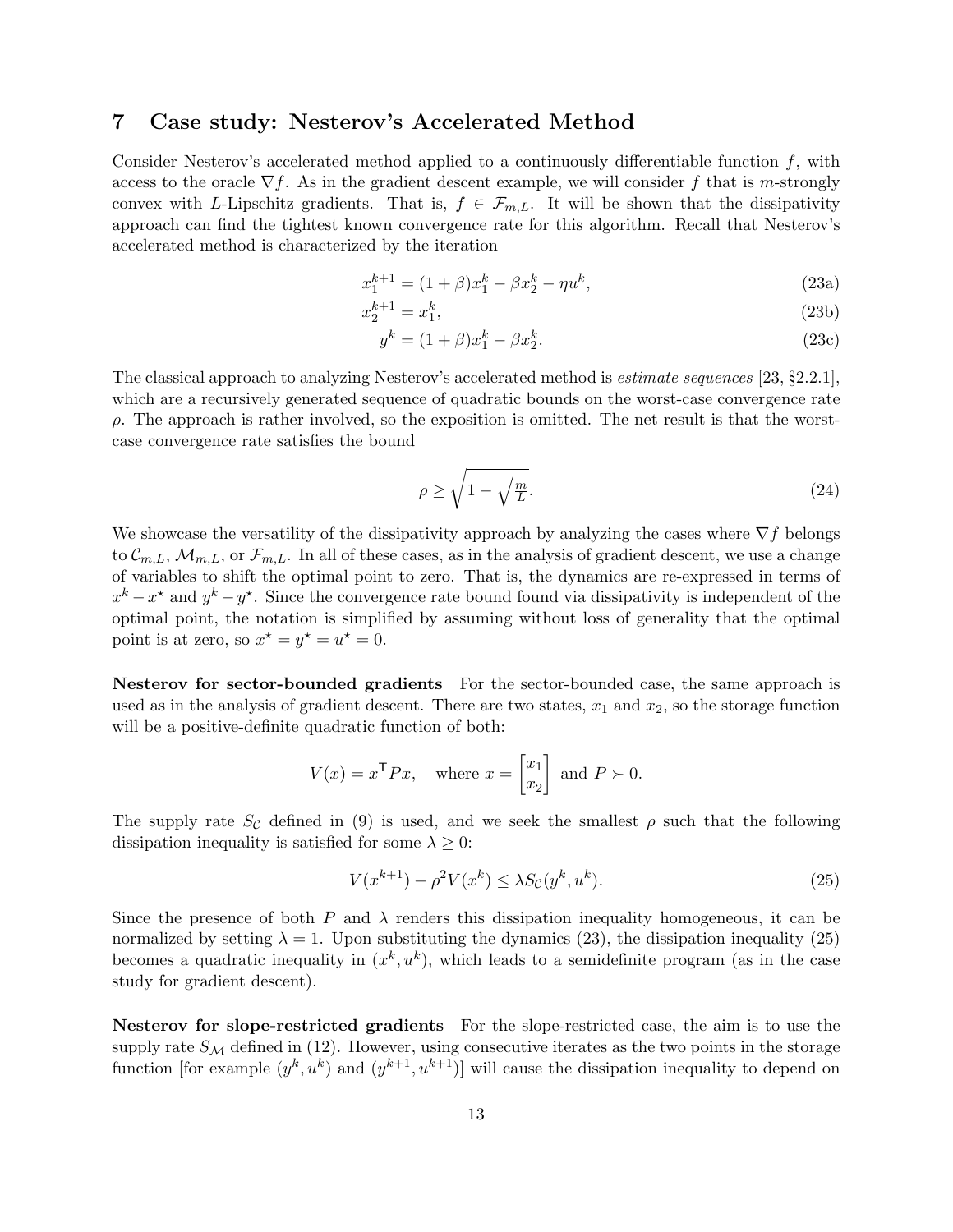both  $u^k$  and  $u^{k+1}$ . Therefore, the storage function must be augmented to depend on both  $x^k$  and  $x^{k+1}$ . For the supply rate, there are many choices. In particular, apply [\(12\)](#page-6-3) at any pair of points chosen among  $\{y^k, y^{k+1}, y^{\star}\}$ . Since the expression for  $S_{\mathcal{M}}$  is symmetric in its arguments, this leads to three supply rate inequalities:

$$
S_{\mathcal{M}}^{1} := S_{\mathcal{M}}(y^{k}, y^{k+1}, u^{k}, u^{k+1}) \leq 0, \qquad S_{\mathcal{M}}^{2} := S_{\mathcal{M}}(y^{k}, y^{\star}, u^{k}, u^{\star}) \leq 0,
$$
  

$$
S_{\mathcal{M}}^{3} := S_{\mathcal{M}}(y^{k+1}, y^{\star}, u^{k+1}, u^{\star}) \leq 0.
$$

Ultimately, the dissipation inequality is

<span id="page-13-0"></span>
$$
V(x^{k+1}, x^{k+2}) - \rho^2 V(x^k, x^{k+1}) \le \sum_{i=1}^3 \lambda_i S_{\mathcal{M}}^i,
$$
\n(26)

where  $\lambda_1, \lambda_2, \lambda_3 \geq 0$  and  $V(\cdot, \cdot)$  is a positive-definite quadratic. Upon substituting the dynam-ics [\(23\)](#page-12-0), the dissipation inequality [\(26\)](#page-13-0) becomes a quadratic inequality in  $(x^k, u^k, u^{k+1})$ , which again leads to a semidefinite program. Further augmenting the storage function to include more consecutive iterates  $\{x^k, x^{k+1}, \ldots, x^{k+r}\}\$  will further increase the number of supply rate inequalities available for use, potentially yielding less conservative upper bounds on the worst-case convergence rate  $\rho$ .

Nesterov for gradients of strongly convex functions For the case  $\nabla f \in \mathcal{F}_{m,L}$ , the aim is to use the supply rate  $S_{\mathcal{F}}$  defined in [\(15\)](#page-8-0). For brevity, we write  $f^k := f(y^k)$  and  $f^* := f(y^*)$ . This time, the supply rate is not symmetric in its arguments, so there are six inequalities to choose from:

$$
S_{\mathcal{F}}^{1} := S_{\mathcal{F}}(y^{k+1}, y^k, u^{k+1}, u^k) \le f^k - f^{k+1}, \qquad S_{\mathcal{F}}^{2} := S_{\mathcal{F}}(y^k, y^{k+1}, u^k, u^{k+1}) \le f^{k+1} - f^k,
$$
  
\n
$$
S_{\mathcal{F}}^{3} := S_{\mathcal{F}}(y^k, y^{\star}, u^k, u^{\star}) \le f^{\star} - f^k,
$$
  
\n
$$
S_{\mathcal{F}}^{4} := S_{\mathcal{F}}(y^{\star}, y^k, u^{\star}, u^k) \le f^k - f^{\star},
$$
  
\n
$$
S_{\mathcal{F}}^{5} := S_{\mathcal{F}}(y^{\star}, y^{k+1}, u^{\star}, u^k) \le f^k - f^{\star},
$$
  
\n
$$
S_{\mathcal{F}}^{6} := S_{\mathcal{F}}(y^{\star}, y^{k+1}, u^{\star}, u^{k+1}) \le f^{k+1} - f^{\star}.
$$

In this context, the storage function V will not itself be a Lyapunov function. Rather, the Lyapunov function will be of the form  $V(\cdot) + f^k$ . Therefore, the storage function V need not be positive definite. We therefore use two inequalities:

$$
V(x^{k+1}, x^{k+2}) - \rho^2 V(x^k, x^{k+1}) \le \sum_{i=1}^6 \lambda_i S_{\mathcal{F}}^i,
$$
\n(27a)

<span id="page-13-2"></span><span id="page-13-1"></span>
$$
-V(x^k, x^{k+1}) \le \sum_{i=1}^6 \mu_i S_{\mathcal{F}}^i,\tag{27b}
$$

where the  $\lambda_i$  and  $\mu_i$  are nonnegative. Ultimately, the aim is for the supply rates to satisfy

$$
\sum_{i=1}^{6} \lambda_i S_{\mathcal{F}}^i \le \rho^2 \left( f^k - f^{\star} \right) - \left( f^{k+1} - f^{\star} \right),\tag{28a}
$$

$$
\sum_{i=1}^{6} \mu_i S_{\mathcal{F}}^i \le \left( f^k - f^{\star} \right),\tag{28b}
$$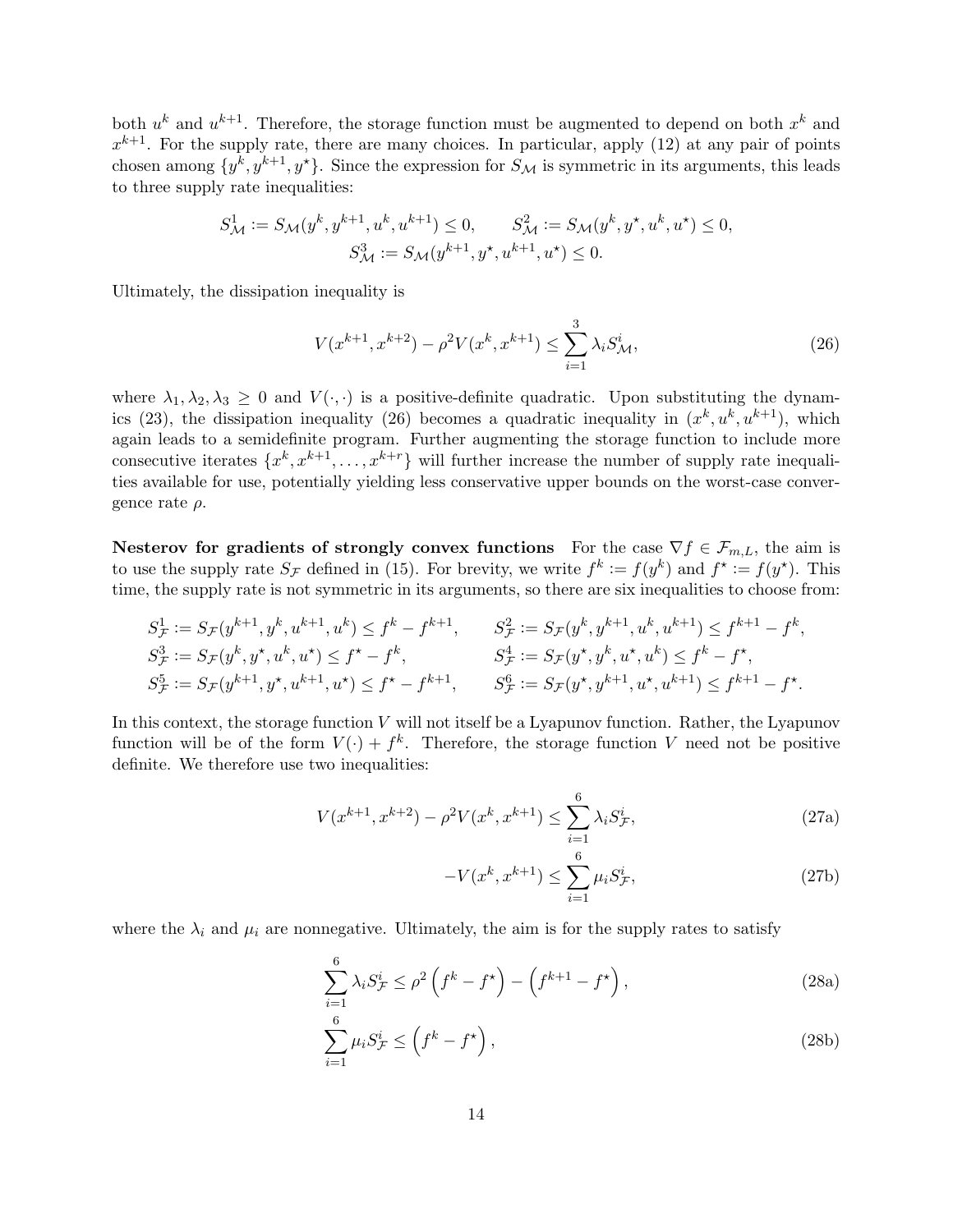which is ensured via the additional linear constraints

$$
\lambda_1 - \lambda_2 - \lambda_3 + \lambda_4 = \rho^2, \qquad -\lambda_1 + \lambda_2 - \lambda_5 + \lambda_6 = -1, \n\mu_1 - \mu_2 - \mu_3 + \mu_4 = 1, \qquad -\mu_1 + \mu_2 - \mu_5 + \mu_6 = 0.
$$

Combining [\(27\)](#page-13-1) with [\(28\)](#page-13-2), it follows that  $V(x^k, x^{k+1}) + (f^k - f^*)$  is a Lyapunov function that certifies geometric convergence with rate  $\rho$ . As with the case  $\mathcal{M}_{m,L}$ , it is possible to further augment the storage function and use more supply rates, which can potentially yield less conservative upper bounds on the worst-case convergence rate  $\rho$ .

Numerical simulation When examining the semidefinite programs [\(25\)](#page-12-1), [\(26\)](#page-13-0), and [\(27\)](#page-13-1), they differ from the gradient descent case [\(21\)](#page-11-2) in that they are not linear in  $\rho^2$  due to the presence of the product  $\rho^2 P$ . However, they are linear in P and the  $\lambda_i$ 's and  $\mu_i$ 's for each fixed  $\rho$ , so they can be solved by bisection on  $\rho$ . Implementing these solutions with the default tuning of Nesterov's method, which is  $\eta = \frac{1}{l}$  $\frac{1}{L}$  and  $\beta = \frac{\sqrt{L}-\sqrt{m}}{\sqrt{L}+\sqrt{m}}$ , we obtain the results displayed in Figure [5.](#page-15-0) These results mirror those reported in [\[18\]](#page-20-7), although that article used the theory of integral quadratic constraints (IQCs) [\[21\]](#page-21-9) and Zames–Falb multipliers [\[10,](#page-20-8) [40\]](#page-21-10) instead of dissipativity. IQC theory is closely related to dissipativity theory [\[30\]](#page-21-11), and the dissipativity approach presented above is algebraically equivalent to the approach used in [\[18\]](#page-20-7). As shown in Figure [5,](#page-15-0) the worst-case rate certified by the dissipativity approach improves upon the rate found using the classical approach of estimate sequences. Figure [5](#page-15-0) also plots the *iteration complexity*, which is the number of iterations required to reach a certain error  $\varepsilon$ . The iteration complexity is proportional to  $-1/\log \rho$ . The results in Figure [5](#page-15-0) were obtained numerically using CVX [\[9\]](#page-20-9), a Matlab package for specifying and solving convex programs. In this case, the semidefinite program is more complicated than the one for gradient descent, yet still simple enough to be solved analytically [\[28\]](#page-21-12). When using the Lyapunov function  $V(x^{k+1}, x^k) + (f^k - f^*)$ , it is not required that V itself be positive, nor is it required that V or  $f^k$  be monotonically decreasing. Figure [6](#page-16-0) shows two examples of Nesterov's method applied to functions in  $\mathbb{R}^2$ . Both cases use functions with  $\nabla f \in \mathcal{F}_{m,L}$  with the same values of  $(m,L)$  and the same initialization. The functions used are

$$
f_1(x_1, x_2) := \frac{m}{2}(x_1^2 + x_2^2) + (L - m)\log\left(e^{-x_1} + e^{x_1/3 + x_2} + e^{x_1/3 - x_2}\right)
$$
(29a)

$$
f_2(x_1, x_2) := \frac{L}{2}x_1^2 + \frac{m}{2}x_2^2. \tag{29b}
$$

In the first case (left panel of Figure [6\)](#page-16-0), the distance to optimality  $||x^k - x^*||$  and the function value  $f(x^k) - f^*$  both converge nonmonotonically. The Lyapunov function found using the dissipativity approach is, however, monotone. The dissipativity interpretation is that some of the energy is stored in the function value, while some is stored in the states. Energy sloshes back and forth between both. However, the total energy is dissipated at a rate bounded by  $\rho^{2k}$ . In this case, the bound is loose; the algorithm converges significantly faster than its worst-case bound. In the second case (right panel of Figure [6\)](#page-16-0), the energy is dissipated more slowly and matches the worst-case bound.

### 8 Case study: Alternating Direction Method of Multipliers

Consider the ADMM algorithm applied to a composite optimization problem  $\min_x f(x) + g(x)$ , as described by the interconnections shown in Figure [3.](#page-4-1) We investigate how to tune the stepsize  $\eta$  to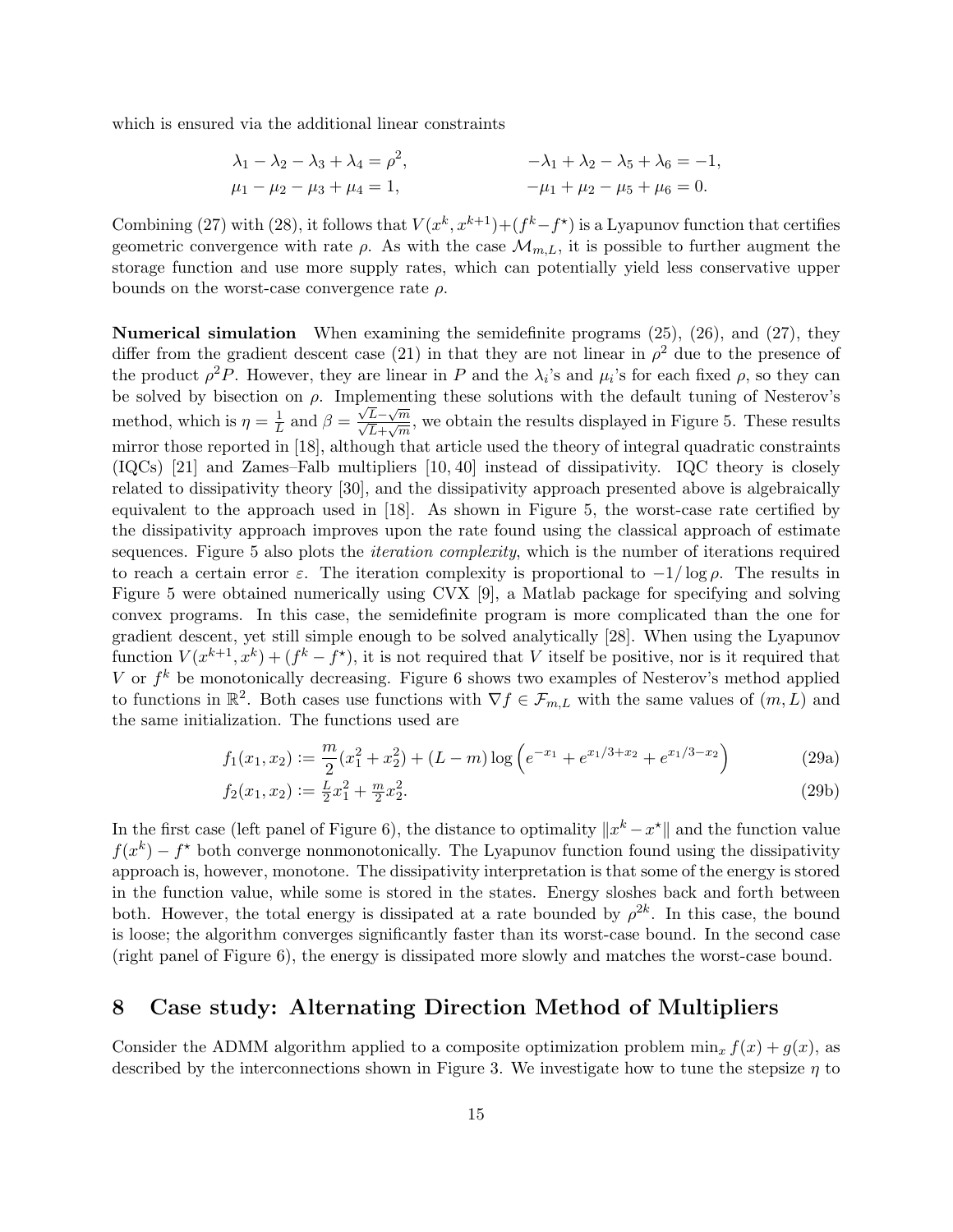<span id="page-15-0"></span>

Figure 5. Worst-case convergence analysis of Nesterov's accelerated method with standard tuning. **Left:** Worst-case convergence rate  $\rho$  as a function of the condition number  $L/m$ . In the case where f is m-strongly convex with L-Lipschitz gradient  $(\mathcal{F}_{m,L})$ , the dissipativity approach yields an improve-ment on the bound found using estimate sequences [\[23,](#page-21-0) §2.2.1]. Also shown is the case where  $\nabla f$  is only assumed to be sector-bounded  $(\mathcal{C}_{m,L})$  or slope-restricted  $(\mathcal{M}_{m,L})$ , obtained using the dissipativity approach. Both cases have the same worst-case bound and are only guaranteed to converge  $(\rho < 1)$  when  $L/m$  is relatively small. **Right:** The same data as the left plot, but instead we plot  $-1/\log \rho$ , which is proportional to the iteration complexity (the number of iterations required to ensure convergence to within a prespecified tolerance). As  $\rho \to 1$  on the left plot (slower convergence), the iteration complexity tends to  $+\infty$  on the right plot. When  $\rho > 1$ , the algorithm may not converge, so iteration complexity is infinite. The dissipativity approach improves upon the estimate sequence bound by a constant factor of approximately 1.38.

ensure the fastest possible worst-case convergence. Assume  $f$  is strongly convex and  $g$  is convex. In other words,  $\nabla f \in \mathcal{F}_{m,L}$  and  $\partial g \in \mathcal{M}_{0,\infty}$ . We can obtain an upper bound for the worstcase convergence rate using the supply rates for  $\mathcal{C}_{m,L}$  and  $\mathcal{C}_{0,\infty}$ , respectively. Using the standard Lyapunov candidate

$$
V(x) = x^{\mathsf{T}} P x, \quad \text{where } x := \begin{bmatrix} z \\ w \end{bmatrix} \text{ and } P \succ 0,
$$

and a similar dissipation inequality to [\(20\)](#page-11-0), which is used to analyze the gradient method:

$$
V(x^{k+1}) - \rho^2 V(x^k) \le \lambda_1 S_C^{m,L}(y_1^k - y_1^*, u_1^k) + \lambda_2 S_C^{0,\infty}(y_2^k - y_2^*, u_2^k). \tag{30}
$$

In [\(30\)](#page-15-1), we used superscripts with  $S_{\mathcal{C}}$  to denote the bounds of the sector. For the case  $S_{\mathcal{C}}^{0,\infty}$  $\mathcal{C}^{0,\infty}$ , which corresponds to the set  $\mathcal{C}_{0,\infty}$ , we divide [\(9\)](#page-6-0) by L and take the limit  $L \to \infty$ , which yields

<span id="page-15-1"></span>
$$
S_{\mathcal{C}}^{0,\infty}(y,u) = \begin{bmatrix} y \\ u \end{bmatrix}^{\mathsf{T}} \begin{bmatrix} 0 & -\frac{1}{2} \\ -\frac{1}{2} & 0 \end{bmatrix} \begin{bmatrix} y \\ u \end{bmatrix}.
$$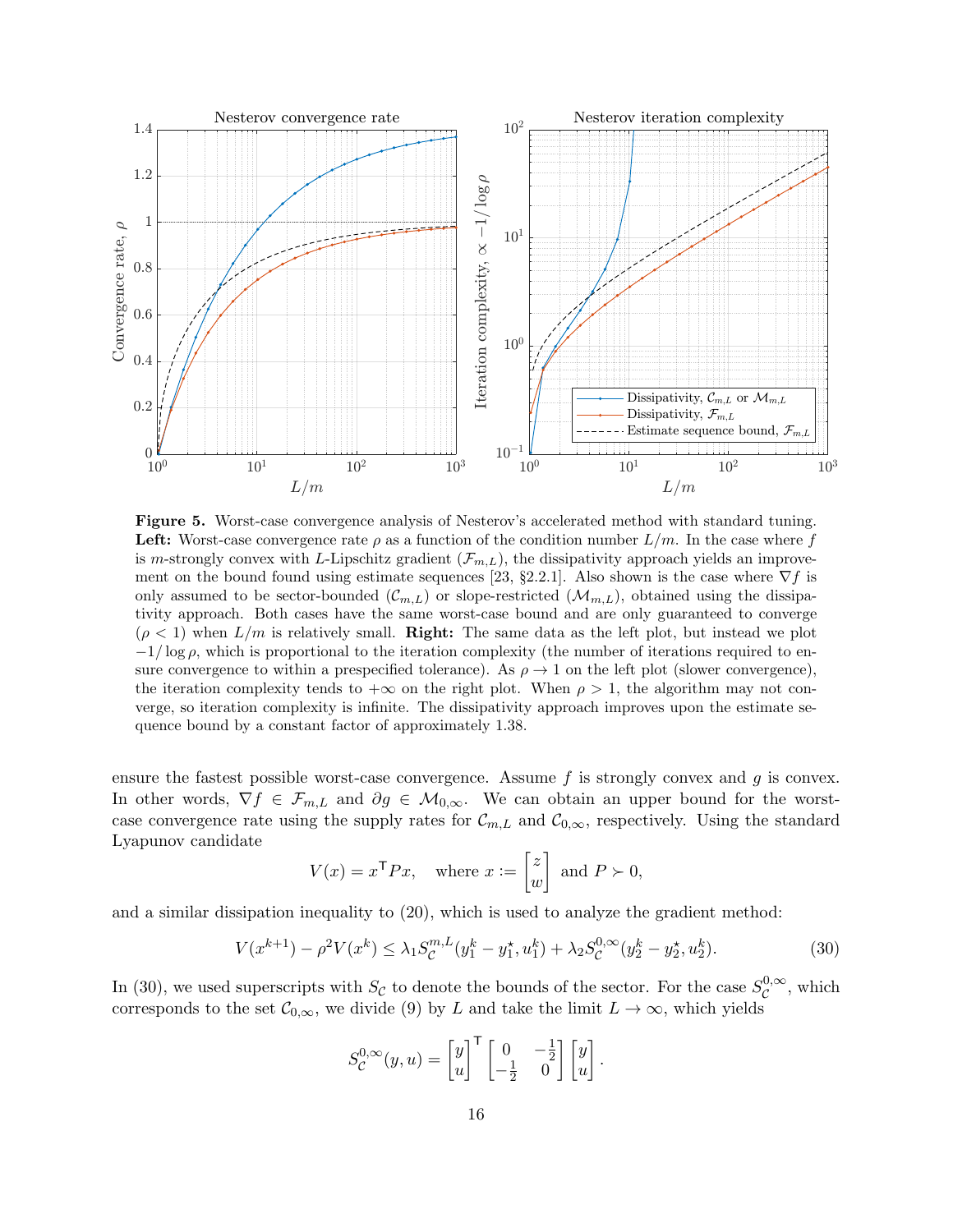<span id="page-16-0"></span>

Figure 6. Simulation of Nesterov's accelerated method applied to two test functions that are mstrongly convex with L-Lipschitz gradients. In both cases,  $L = 1$  and  $m = \frac{1}{100}$  were used and the squared distance to optimality  $||x^k - x^*||^2$ , the function value  $f^k - f^*$ , and the Lyapunov function found using the dissipativity approach were plotted. Left: The function given in [\(29a\)](#page-12-2). In this case, neither the distance to optimality nor the function value decrease monotonically. However, the Lyapunov function does. Convergence is faster than that predicted by the dissipativity approach. **Right:** The function given in [\(29b\)](#page-12-3). In this case, the convergence is slower and the numerical bound from the dissipativity approach appears to be tight. For both functions, Nesterov's method was initialized with  $x_1 = 1$  and  $x_2 = 0.5$ .

Upon substituting the dynamics [\(6\)](#page-4-0) into the dissipation inequality [\(30\)](#page-15-1), a quadratic inequality is obtained in the variables  $\{z^k - z^*, w^k - w^*, u_1^k, u_2^k\}$ , which yields the semidefinite inequality

$$
\begin{aligned}\n\left[\star\right]^{\mathsf{T}} P \begin{bmatrix} 1 & 0 & -\eta & -\eta \\ 0 & 0 & 0 & \eta \end{bmatrix} - \rho^2 \left[\star\right]^{\mathsf{T}} P \begin{bmatrix} 1 & 0 & 0 & 0 \\ 0 & 1 & 0 & 0 \end{bmatrix} \\
& \leq \lambda_1 \left[\star\right]^{\mathsf{T}} \begin{bmatrix} mL & -\frac{L+m}{2} \\ -\frac{L+m}{2} & 1 \end{bmatrix} \begin{bmatrix} 1 & -1 & -\eta & 0 \\ 0 & 0 & 1 & 0 \end{bmatrix} + \lambda_2 \left[\star\right]^{\mathsf{T}} \begin{bmatrix} 0 & -\frac{1}{2} \\ -\frac{1}{2} & 0 \end{bmatrix} \begin{bmatrix} 1 & 0 & -\eta & -\eta \\ 0 & 0 & 0 & 1 \end{bmatrix},\n\end{aligned} \tag{31}
$$

where  $\star$  denotes the term required to make the quadratic forms symmetric. For example, in  $[\star]^{\mathsf{T}} PX$ ,  $\star = X$ . For each fixed  $\rho, \eta, m, L$ , [\(31\)](#page-16-1) is an SDP in the variables  $P \succ 0$  and  $\lambda_1, \lambda_2 \geq 0$ . For different choices of stepsize  $\eta$  and condition number  $L/m$ , [\(31\)](#page-16-1) is solved using a bisection search to find the smallest  $\rho$  that ensures feasibility. Numerically obtained SDP upper bounds are plotted in Figure [7,](#page-17-0) alongside the analytical bound from [\[7,](#page-20-10) Cor. 3.1], which is given by

<span id="page-16-2"></span><span id="page-16-1"></span>
$$
\rho_{\rm ub} \le \sqrt{\frac{\eta^2 L m + 1}{\eta^2 L m + 2\eta m + 1}}.\tag{32}
$$

The convergence rate upper bounds shown in Figure [7](#page-17-0) may be conservative because supply rates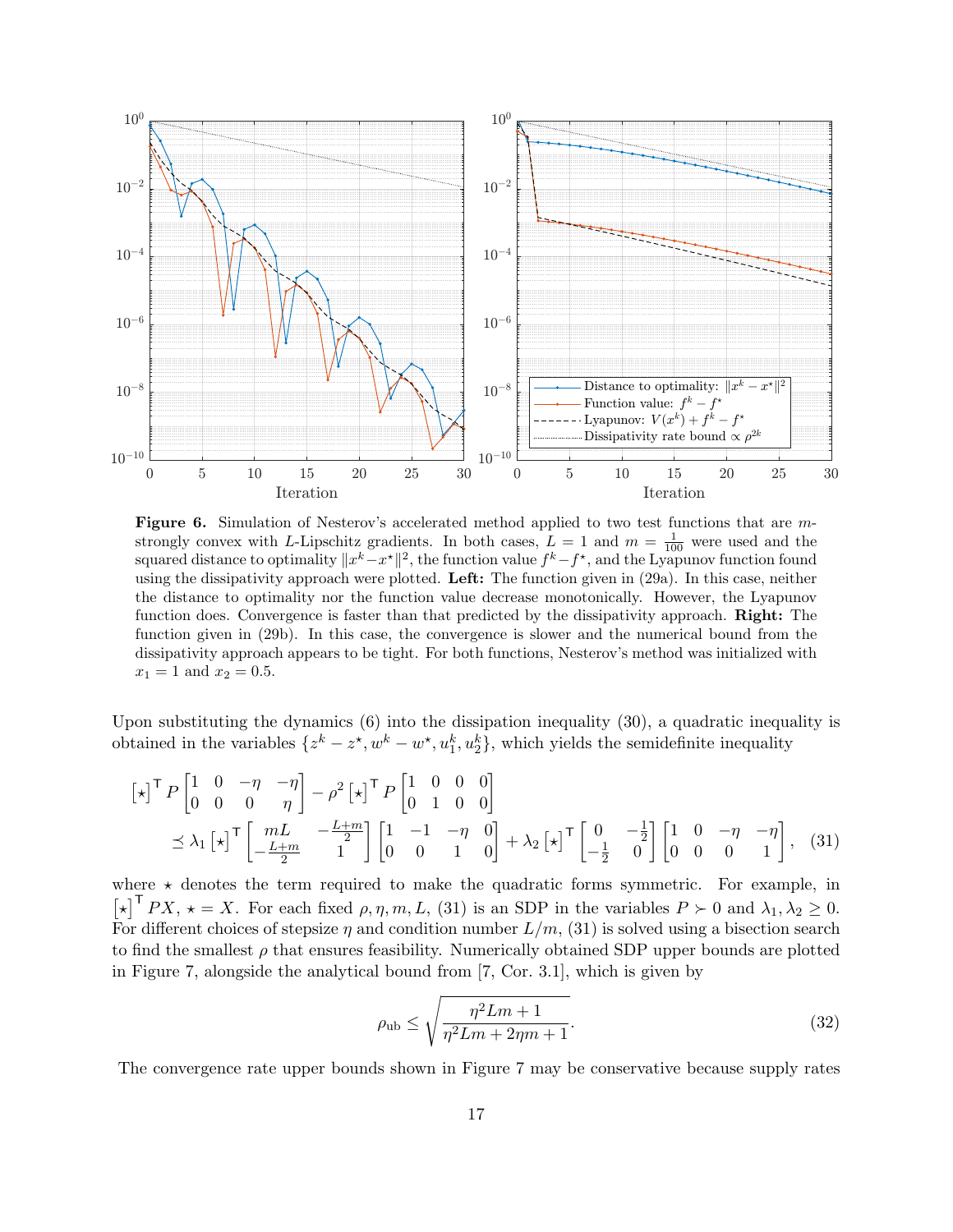<span id="page-17-0"></span>

Figure 7. Worst-case convergence analysis of Alternating Direction Method of Multipliers (ADMM) applied to the problem of minimizing  $f(x) + g(x)$ , where f is m-strongly convex with L-Lipschitz gradient and  $g$  is convex but not necessarily differentiable. This includes the case of constrained optimization (where  $q$  is the indicator function of a convex set). Solid lines show the upper bound found by solving the dissipation inequality [\(31\)](#page-16-1). Dashed lines show the upper bound [\(32\)](#page-16-2) from [\[7,](#page-20-10) Cor. 3.1, which is looser than the SDP bound. Left: Worst-case convergence rate  $\rho$  as a function of the normalized stepsize  $\eta L$  for different choices of  $L/m$ . **Right:** The same data as the left plot, but instead plot  $-1/\log \rho$ , which is proportional to the iteration complexity (the number of iterations required to ensure convergence to within a prespecified tolerance).

 $\mathcal{C}_{m,L}$  and  $\mathcal{C}_{0,\infty}$  were used rather than the more precise  $\mathcal{F}_{m,L}$  and  $\mathcal{M}_{0,\infty}$ , respectively. Nevertheless, a matching lower bound can be found by considering a specific quadratic problem instance, as in [\[8,](#page-20-11) [24\]](#page-21-13). Consider the composite objective with  $f(x) = \frac{1}{2}x^TQx$ , where the largest and smallest eigenvalues of Q are given by L and m, respectively, and  $g(x) = \frac{1}{2}\delta ||x||^2$  with  $\delta \ge 0$ . In this case, [\(5\)](#page-3-1) reduces to the linear update  $z^{k+1} = (1 + \eta \delta)^{-1} (I + \eta Q)^{-1} (I + \eta^2 \delta Q) z^k$ . If  $\lambda \in [m, L]$  is an eigenvalue of Q, the eigenvalues of the update matrix for  $z^k$  are  $(1 + \eta \delta)^{-1}(1 + \eta \lambda)^{-1}(1 + \eta^2 \delta \lambda)$ . Therefore, the greatest lower bound is found by extremizing:

$$
\rho_{\text{lb}} \ge \sup_{\delta \ge 0} \sup_{m \le \lambda \le L} \frac{1 + \eta^2 \delta \lambda}{(1 + \eta \delta)(1 + \eta \lambda)} \ge \max \left( \frac{1}{1 + \eta m}, \frac{\eta L}{1 + \eta L} \right),
$$

where the second inequality is found by picking  $\delta = 0$  and  $\delta \to \infty$ . This lower bound coincides precisely with the numerical SDP upper bound plotted in Figure [7,](#page-17-0) which suggests that the upper bound was tight. A rigorous proof that the upper and lower bounds match requires finding an analytic solution to [\(31\)](#page-16-1). This SDP is larger and has more variables than the gradient descent SDP [\(21\)](#page-11-2), which is why analytic solutions are more difficult to obtain in this case. By inspection, an analytic solution for the peaks of interest in Figure [7](#page-17-0) can be found, which are the stepsizes  $\eta$  at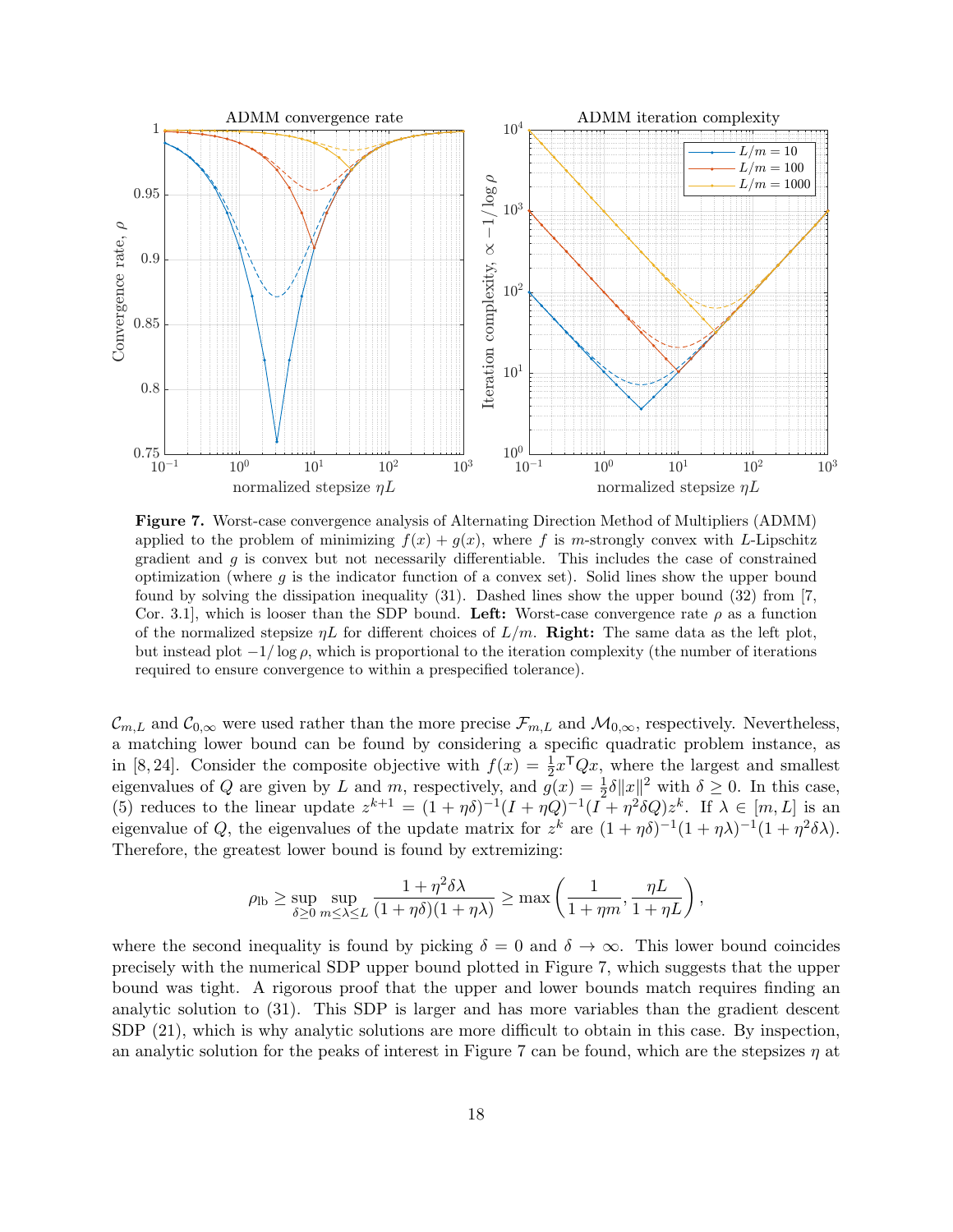which the worst-case convergence rate  $\rho$  is fastest:

$$
\eta = \frac{1}{\sqrt{Lm}}, \qquad \rho = \frac{\sqrt{L}}{\sqrt{L} + \sqrt{m}}, \qquad \lambda_1 = 1, \qquad \lambda_2 = \frac{(L-m)^2}{L}
$$

$$
P = \frac{\sqrt{m}(\sqrt{L} + \sqrt{m})(L-m)}{2} \begin{bmatrix} 1 & \sqrt{\frac{m}{L}} \\ \sqrt{\frac{m}{L}} & 1 \end{bmatrix}.
$$

The SDP analysis above was carried out using the gradient oracles [\(6\)](#page-4-0). The same worst-case rates are obtained if we instead used the proximal oracle formulation [\(5\)](#page-3-1), provided suitable adjustments are made to the supply rates. For example, monotonicity of the subgradient ( $\partial g \in \mathcal{M}_{0,\infty}$ ) corresponds to firm nonexpansiveness of the proximal operator ( $\text{prox}_{\eta q} \in \mathcal{M}_{0,1}$ ). Although the optimized convergence rate for ADMM, √  $\frac{\sqrt{L}}{2}$  $\frac{\sqrt{L}}{L+\sqrt{m}}$ , is faster than that of gradient descent,  $\frac{L-m}{L+m}$ , the cost of a single iteration may be dramatically different in terms of wall-clock time, since computing one gradient is likely far cheaper than computing one proximal operation. Indeed, as  $\eta \to \infty$ ,  $prox_{nf}(x) \rightarrow arg min_x f(x)$ . So, when  $\eta$  is large, a single proximal operation solves the unconstrained optimization problem.

### 9 General scalable algorithm analysis

The approaches developed in the three previous case studies extend to algorithms in the general form [\(7\)](#page-4-2). In other words, assume an algorithm with updates of the form

$$
\begin{bmatrix} \xi^{k+1} \\ y_1^k \\ \vdots \\ y_m^k \end{bmatrix} = \begin{bmatrix} A & B_1 & \cdots & B_m \\ C_1 & D_{11} & \cdots & D_{1m} \\ \vdots & \vdots & \ddots & \vdots \\ C_m & D_{m1} & \cdots & D_{mm} \end{bmatrix} \begin{bmatrix} \xi^k \\ u_1^k \\ \vdots \\ u_m^k \end{bmatrix} \tag{33}
$$

<span id="page-18-0"></span>,

and oracles  $u_i^k = \phi_i(y_i^k)$  for  $i = 1, \ldots, m$ . Suppose we want to use a window of r consecutive timesteps in our analysis. Then, all relevant supply rates for each of the oracles are written as in the case study on Nesterov's method. These will depend on the pairs  $(y^*, u^*), (y^k, u^k), \ldots, (y^{k+r}, u^{k+r}).$ These supply rates are called  $\{S^1, \ldots, S^M\}$ . As before, choose a quadratic storage function  $V(\xi^k,\ldots,\xi^{k+r})$ . To simplify the exposition, consider the case where the oracles are sector-bounded or slope-restricted. This leads to the following inequality, similar to  $(25)$  and  $(26)$ :

<span id="page-18-1"></span>
$$
V(\xi^{k+1}, \dots, \xi^{k+r+1}) - \rho^2 V(\xi^k, \dots, \xi^{k+r}) \le \sum_{i=1}^M \lambda_i S^i,
$$
\n(34)

where the  $\lambda_i$  are nonnegative. If some of the oracles are gradients of strongly convex functions instead, we also include the positivity inequality as in [\(27b\)](#page-12-3) and the associated linear constraints on the  $\lambda_i$  and  $\mu_i$ . The supply rates are quadratic functions of pairs of inputs and outputs, and upon substituting the dynamics [\(33\)](#page-18-0) to eliminate  $\xi^{k+1}, \ldots, \xi^{k+r+1}$ . The inequality [\(34\)](#page-18-1) reduces to a quadratic expression in the variables  $\{\xi^k, u^k, \dots, u^{k+r}\}$ , where  $u^{k+i} := (u_1^{k+i}, \dots, u_m^{k+i})$ . How large is the semidefinite program associated with  $(34)$ ? If it is assumed that the algorithm has n states and the oracles each map  $\phi_i : \mathbb{R}^d \to \mathbb{R}^d$ , then  $A \in \mathbb{R}^{nd \times nd}$ ,  $B_i \in \mathbb{R}^{nd \times d}$ ,  $C_i \in \mathbb{R}^{d \times nd}$ , and  $D_{ij} \in \mathbb{R}^{d \times d}$ . The storage function depends on  $\xi^k, \ldots, \xi^{k+1}$ , so the quadratic form can be represented using a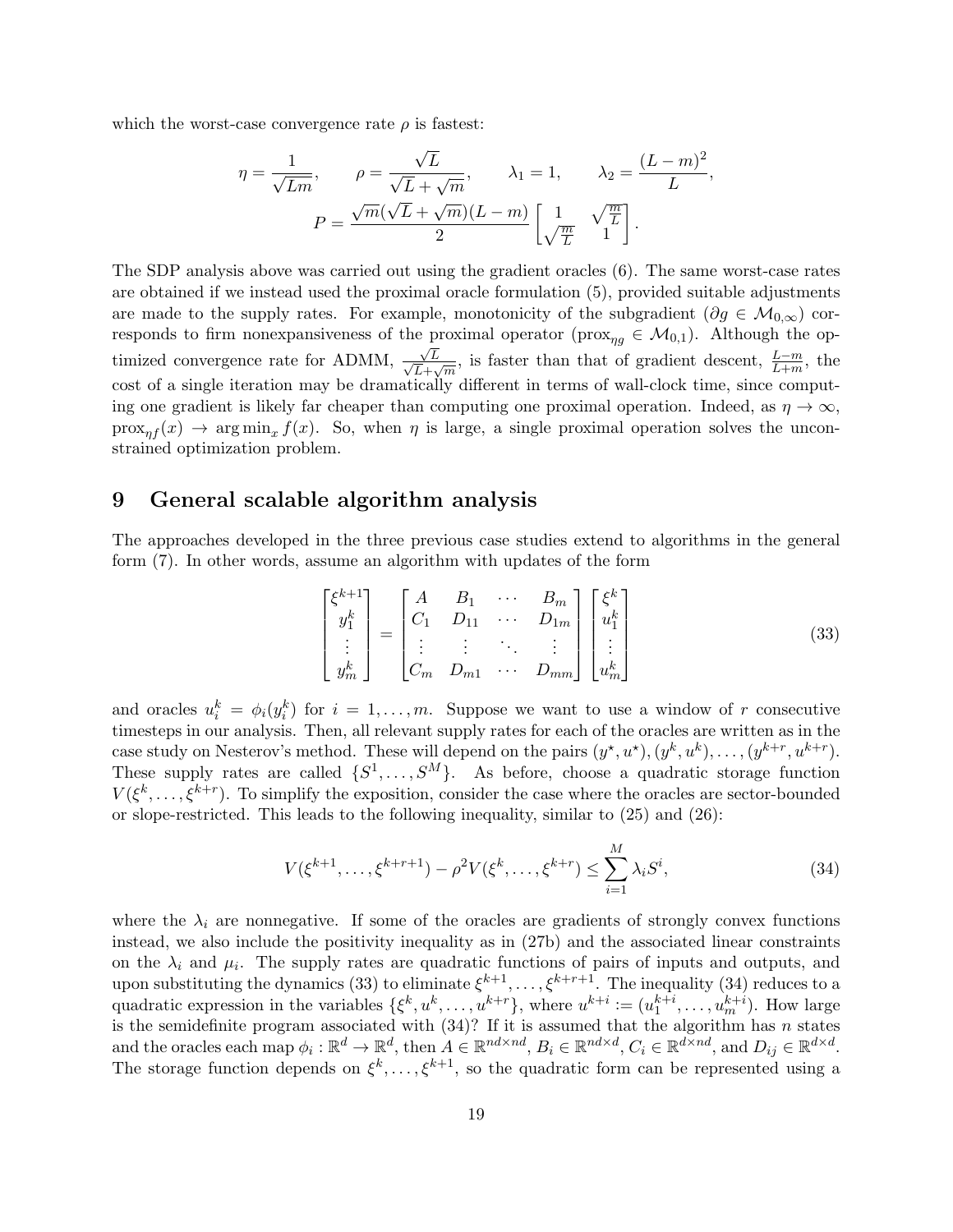symmetric matrix  $P \in \mathbb{R}^{n(r+1)d \times n(r+1)d}$ . Note also the scalar variables  $\lambda_1, \ldots, \lambda_M$ . Meanwhile, the entire inequality [\(34\)](#page-18-1) depends on  $\{\xi^k, u^k, \ldots, u^{k+r}\}$ , so it is a semidefinite constraint of size  $(n + r + 1)d \times (n + r + 1)d$ .

#### 9.1 Scalability

For typical iterative algorithms, n is small;  $n = 1$  for gradient descent and  $n = 2$  for Nesterov's method. Tight convergence guarantees can also be obtained with relatively small r; our case studies required  $r = 1$  or  $r = 2$ . However, in machine learning applications, it is not uncommon for d to be very large (millions or billions), which would make the semidefinite program described above prohibitively large. Although d may be large, algorithms typically have highly structured system matrices  $(A, B, C, D)$ . For example, it is shown from [\(17\)](#page-10-0) that gradient descent has diagonal system matrices:

$$
A = I_d, \qquad B = -\eta I_d, \qquad C = I_d, \qquad D = 0,
$$

where  $I_d \in \mathbb{R}^{d \times d}$  is the identity matrix. Similarly, it is apparent from [\(23\)](#page-12-0) that Nesterov's method has block-diagonal system matrices:

$$
A = \begin{bmatrix} 1+\beta & -\beta \\ 1 & 0 \end{bmatrix} \otimes I_d, \qquad B = \begin{bmatrix} -\eta \\ 0 \end{bmatrix} \otimes I_d, \qquad C = \begin{bmatrix} 1+\beta & -\beta \end{bmatrix} \otimes I_d, \qquad D = 0,
$$

where ⊗ denotes the Kronecker product. A similar structure is present in the supply rates. Therefore, the P matrix from the storage function may also be written as  $P = \hat{P} \otimes I_d$ , where  $\hat{P} \in \mathbb{R}^{n(r+1)\times n(r+1)}$ . Thus, the semidefinite program decouples into d identical (and much smaller) semidefinite programs, meaning that the dissipativity-based worst-case algorithm analysis only requires solving small semidefinite programs whose size depends on  $n$  and  $r$ , but not d.

### 10 Concluding remarks

The case studies above show how dissipativity can be applied to the analysis of iterative optimization algorithms. Further examples can be analyzed in an analogous manner, including distributed optimization algorithms  $[29, 31]$  $[29, 31]$ , stochastic and variance-reduction algorithms  $[12-14]$  $[12-14]$ , and alternating algorithms for smooth games [\[41\]](#page-21-16). The benefit of using dissipativity for algorithm analysis is that it provides a principled and modular framework where algorithms and oracles can be interchanged and analyzed depending on the case at hand. Additionally, the dissipativity approach is computationally tractable. The semidefinite programs solved in the case studies are small, with fewer than 20 variables. Importantly, the size of the semidefinite programs is independent of the dimension of the domain of the objective function.

### 11 Acknowledgments

This material is based upon work supported by the National Science Foundation under Grants No. 1656951, 1750162, 1936648.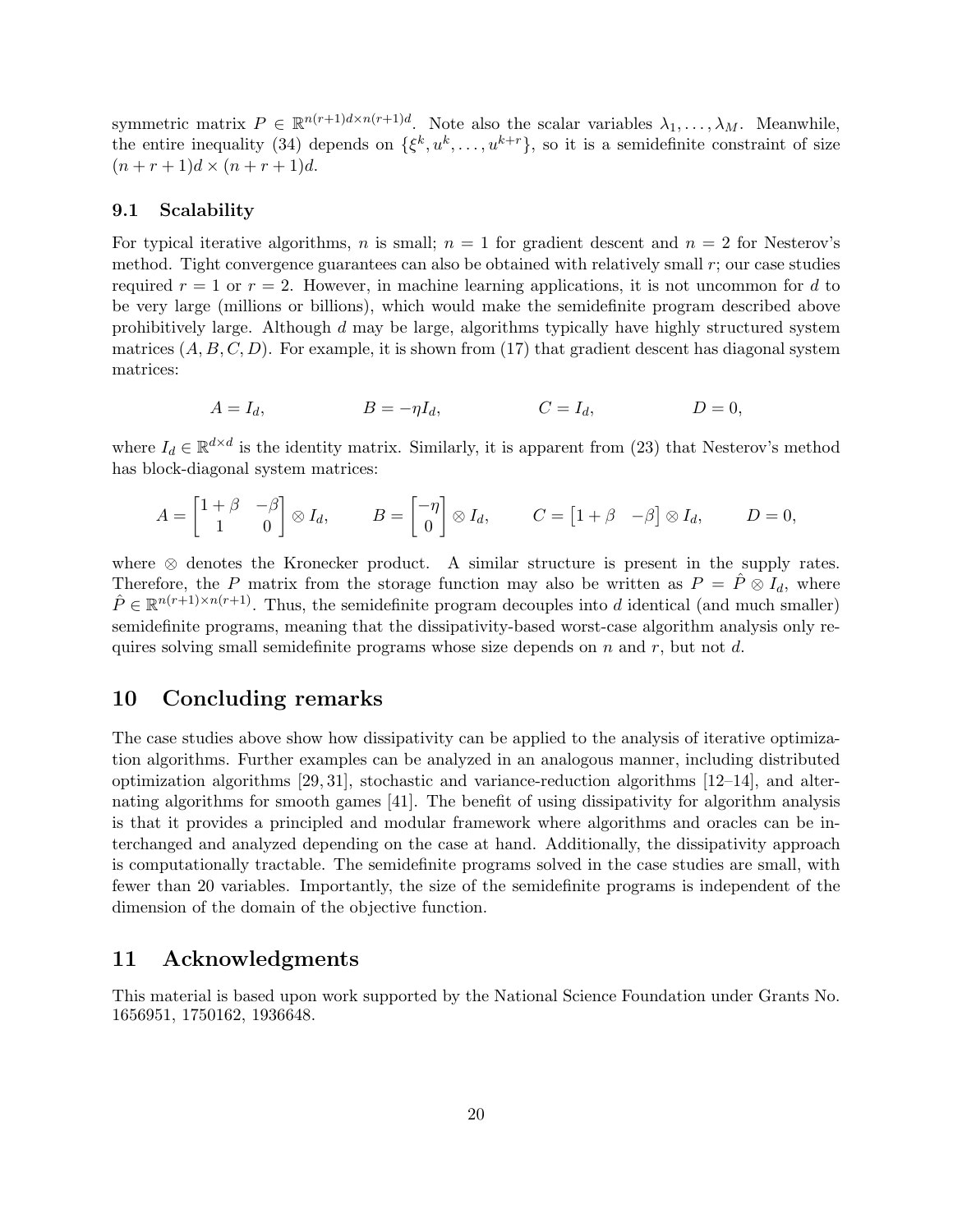# References

- <span id="page-20-2"></span>[1] H. H. Bauschke and P. L. Combettes. Convex analysis and monotone operator theory in Hilbert spaces, Second edition. Springer, 2017.
- <span id="page-20-16"></span>[2] A. Bhaya and E. Kaszkurewicz. Control perspectives on numerical algorithms and matrix problems. SIAM, 2006.
- <span id="page-20-4"></span>[3] J. Bolte, T. P. Nguyen, J. Peypouquet, and B. W. Suter. From error bounds to the complexity of firstorder descent methods for convex functions. Mathematical Programming, 165(2):471–507, 2017.
- <span id="page-20-17"></span>[4] S. Boyd, L. El Ghaoui, E. Feron, and V. Balakrishnan. Linear matrix inequalities in system and control theory. SIAM, 1994.
- <span id="page-20-0"></span>[5] S. Boyd, N. Parikh, E. Chu, B. Peleato, J. Eckstein, et al. Distributed optimization and statistical learning via the alternating direction method of multipliers. Foundations and Trends in Machine Learning, 3(1):1–122, 2011.
- <span id="page-20-15"></span>[6] S. Cyrus, B. Hu, B. Van Scoy, and L. Lessard. A robust accelerated optimization algorithm for strongly convex functions. In 2018 Annual American Control Conference, pages 1376–1381, 2018.
- <span id="page-20-10"></span>[7] W. Deng and W. Yin. On the global and linear convergence of the generalized alternating direction method of multipliers. Journal of Scientific Computing, 66(3):889–916, 2016.
- <span id="page-20-11"></span>[8] E. Ghadimi, A. Teixeira, I. Shames, and M. Johansson. Optimal parameter selection for the alternating direction method of multipliers (ADMM): quadratic problems. IEEE Transactions on Automatic Control, 60(3):644–658, 2014.
- <span id="page-20-9"></span>[9] M. Grant and S. Boyd. CVX: Matlab software for disciplined convex programming, version 2.1. <http://cvxr.com/cvx>, Mar. 2014.
- <span id="page-20-8"></span>[10] W. P. Heath and A. G. Wills. Zames-Falb multipliers for quadratic programming. In IEEE Conference on Decision and Control, pages 963–968, 2005.
- <span id="page-20-6"></span>[11] B. Hu and L. Lessard. Dissipativity theory for Nesterov's accelerated method. In Proceedings of the 34th International Conference on Machine Learning-Volume 70, pages 1549–1557, 2017.
- <span id="page-20-12"></span>[12] B. Hu, P. Seiler, and L. Lessard. Analysis of biased stochastic gradient descent using sequential semidefinite programs. Mathematical Programming, Mar. 2020.
- [13] B. Hu, P. Seiler, and A. Rantzer. A unified analysis of stochastic optimization methods using jump system theory and quadratic constraints. In Conference on Learning Theory, pages 1157–1189. PMLR, 2017.
- <span id="page-20-13"></span>[14] B. Hu, S. Wright, and L. Lessard. Dissipativity theory for accelerating stochastic variance reduction: A unified analysis of SVRG and Katyusha using semidefinite programs. In International Conference on Machine Learning, pages 2038–2047, July 2018.
- <span id="page-20-3"></span>[15] G. James, D. Witten, T. Hastie, and R. Tibshirani. An introduction to statistical learning, volume 112. Springer, 2013.
- <span id="page-20-5"></span>[16] H. Karimi, J. Nutini, and M. Schmidt. Linear convergence of gradient and proximal-gradient methods under the Polyak-Lojasiewicz condition. In *Joint European Conference on Machine Learning and* Knowledge Discovery in Databases, pages 795–811. Springer, 2016.
- <span id="page-20-14"></span>[17] H. K. Khalil and J. W. Grizzle. Nonlinear systems, volume 3. Prentice Hall Upper Saddle River, NJ, 2002.
- <span id="page-20-7"></span>[18] L. Lessard, B. Recht, and A. Packard. Analysis and design of optimization algorithms via integral quadratic constraints. SIAM Journal on Optimization, 26(1):57–95, 2016.
- <span id="page-20-1"></span>[19] A. I. Lur'e and V. N. Postnikov. On the theory of stability of control systems. Applied mathematics and mechanics, 8(3):246–248, 1944. In Russian.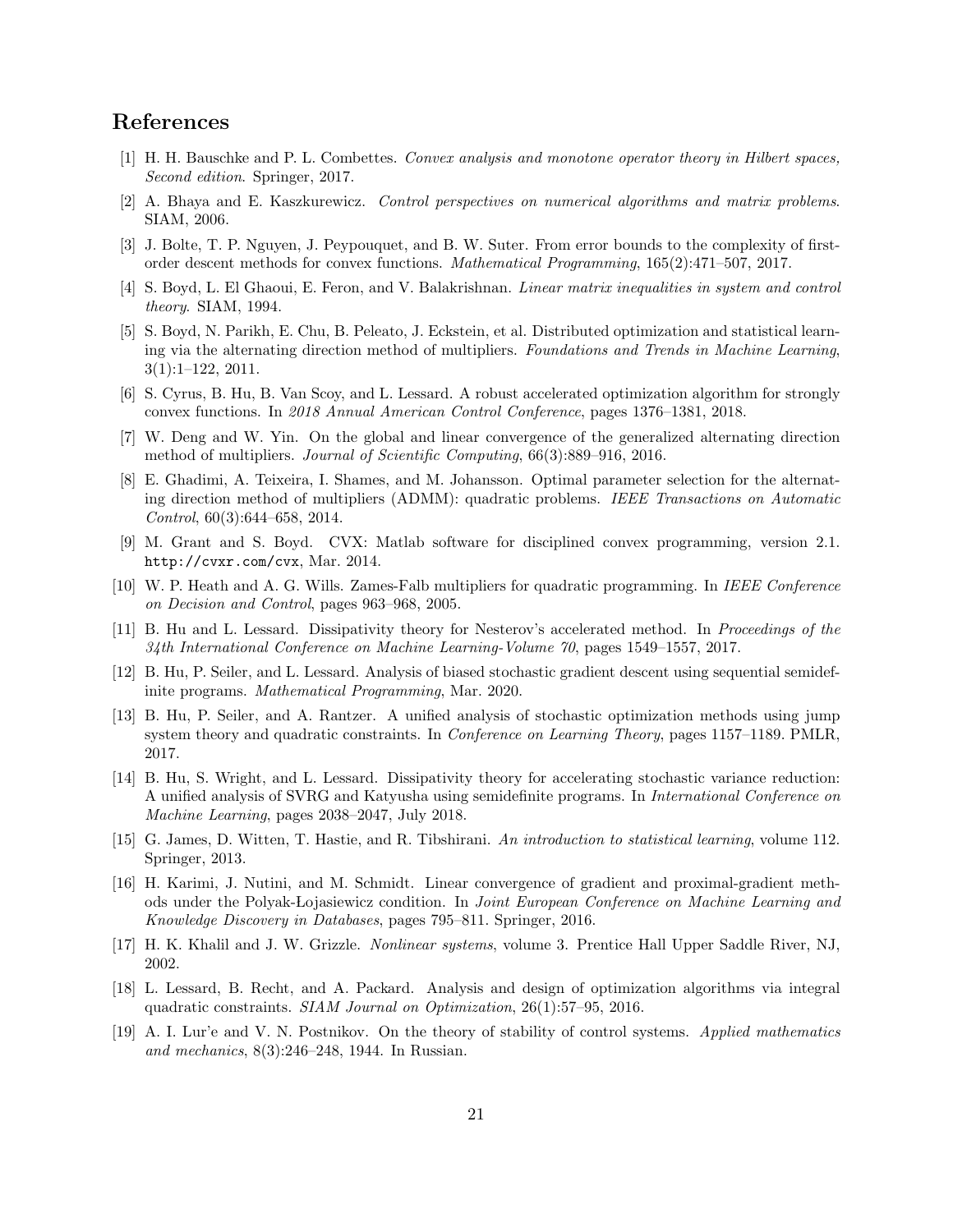- <span id="page-21-17"></span>[20] A. M. Lyapunov and A. T. Fuller. General Problem of the Stability Of Motion. Control Theory and Applications Series. Taylor & Francis, 1992. Original text in Russian, 1892.
- <span id="page-21-9"></span>[21] A. Megretski and A. Rantzer. System analysis via integral quadratic constraints. IEEE Transactions on Automatic Control, 42(6):819–830, 1997.
- <span id="page-21-20"></span>[22] S. Michalowsky, C. Scherer, and C. Ebenbauer. Robust and structure exploiting optimisation algorithms: an integral quadratic constraint approach. International Journal of Control, pages 1–24, 2020.
- <span id="page-21-0"></span>[23] Y. Nesterov. Lectures on convex optimization, Second edition, volume 137. Springer, 2018.
- <span id="page-21-13"></span>[24] R. Nishihara, L. Lessard, B. Recht, A. Packard, and M. Jordan. A general analysis of the convergence of ADMM. In International Conference on Machine Learning, pages 343–352. PMLR, 2015.
- <span id="page-21-1"></span>[25] N. Parikh and S. Boyd. Proximal algorithms. Foundations and Trends in optimization, 1(3):127–239, 2014.
- <span id="page-21-8"></span>[26] B. T. Polyak. Introduction to optimization. Optimization Software, Inc., New York, 1987.
- <span id="page-21-7"></span>[27] R. T. Rockafellar. Convex analysis. Princeton University Press, 2015.
- <span id="page-21-12"></span>[28] S. Safavi, B. Joshi, G. França, and J. Bento. An explicit convergence rate for nesterov's method from sdp. In 2018 IEEE International Symposium on Information Theory, pages 1560–1564, 2018.
- <span id="page-21-14"></span>[29] B. V. Scoy and L. Lessard. Systematic analysis of distributed optimization algorithms over jointlyconnected networks. In IEEE Conference on Decision and Control, pages 3096–3101, Dec. 2020.
- <span id="page-21-11"></span>[30] P. Seiler. Stability analysis with dissipation inequalities and integral quadratic constraints. IEEE Transactions on Automatic Control, 60(6):1704–1709, 2015.
- <span id="page-21-15"></span>[31] A. Sundararajan, B. V. Scoy, and L. Lessard. Analysis and design of first-order distributed optimization algorithms over time-varying graphs. IEEE Transactions on Control of Network Systems, 7(4):1597– 1608, Dec. 2020.
- <span id="page-21-6"></span>[32] A. B. Taylor, J. M. Hendrickx, and F. Glineur. Smooth strongly convex interpolation and exact worstcase performance of first-order methods. Mathematical Programming, 161(1-2):307–345, 2017.
- <span id="page-21-18"></span>[33] Y. Z. Tsypkin and Z. J. Nikolic. Adaptation and learning in automatic systems, volume 73. Academic Press New York, 1971.
- <span id="page-21-21"></span>[34] B. Van Scoy, R. A. Freeman, and K. M. Lynch. The fastest known globally convergent first-order method for minimizing strongly convex functions. IEEE Control Systems Letters, 2(1):49–54, 2017.
- <span id="page-21-19"></span>[35] J. Veenman, C. W. Scherer, and H. Köroğlu. Robust stability and performance analysis based on integral quadratic constraints. European Journal of Control, 31:1–32, 2016.
- <span id="page-21-2"></span>[36] J. C. Willems. Dissipative dynamical systems part I: General theory. Archive for rational mechanics and analysis, 45(5):321–351, 1972.
- <span id="page-21-3"></span>[37] J. C. Willems. Dissipative dynamical systems part II: Linear systems with quadratic supply rates. Archive for rational mechanics and analysis, 45(5):352–393, 1972.
- <span id="page-21-4"></span>[38] G. Zames. On the input-output stability of time-varying nonlinear feedback systems—Part I: Conditions derived using concepts of loop gain, conicity, and positivity, and Part II: Conditions involving circles in the frequency plane and sector nonlinearities. IEEE Transactions on Automatic Control, 11(2,3):228– 238,465–476, 1966.
- <span id="page-21-5"></span>[39] G. Zames and P. Falb. Stability conditions for systems with monotone and slope-restricted nonlinearities. SIAM Journal on Control, 6(1):89–108, 1968.
- <span id="page-21-10"></span>[40] G. Zames and P. L. Falb. Stability conditions for systems with monotone and slope-restricted nonlinearities. SIAM Journal on Control, 6(1):89–108, 1968.
- <span id="page-21-16"></span>[41] G. Zhang, X. Bao, L. Lessard, and R. Grosse. A unified analysis of first-order methods for smooth games via integral quadratic constraints. Journal of Machine Learning Research, 22(103):1–39, 2021.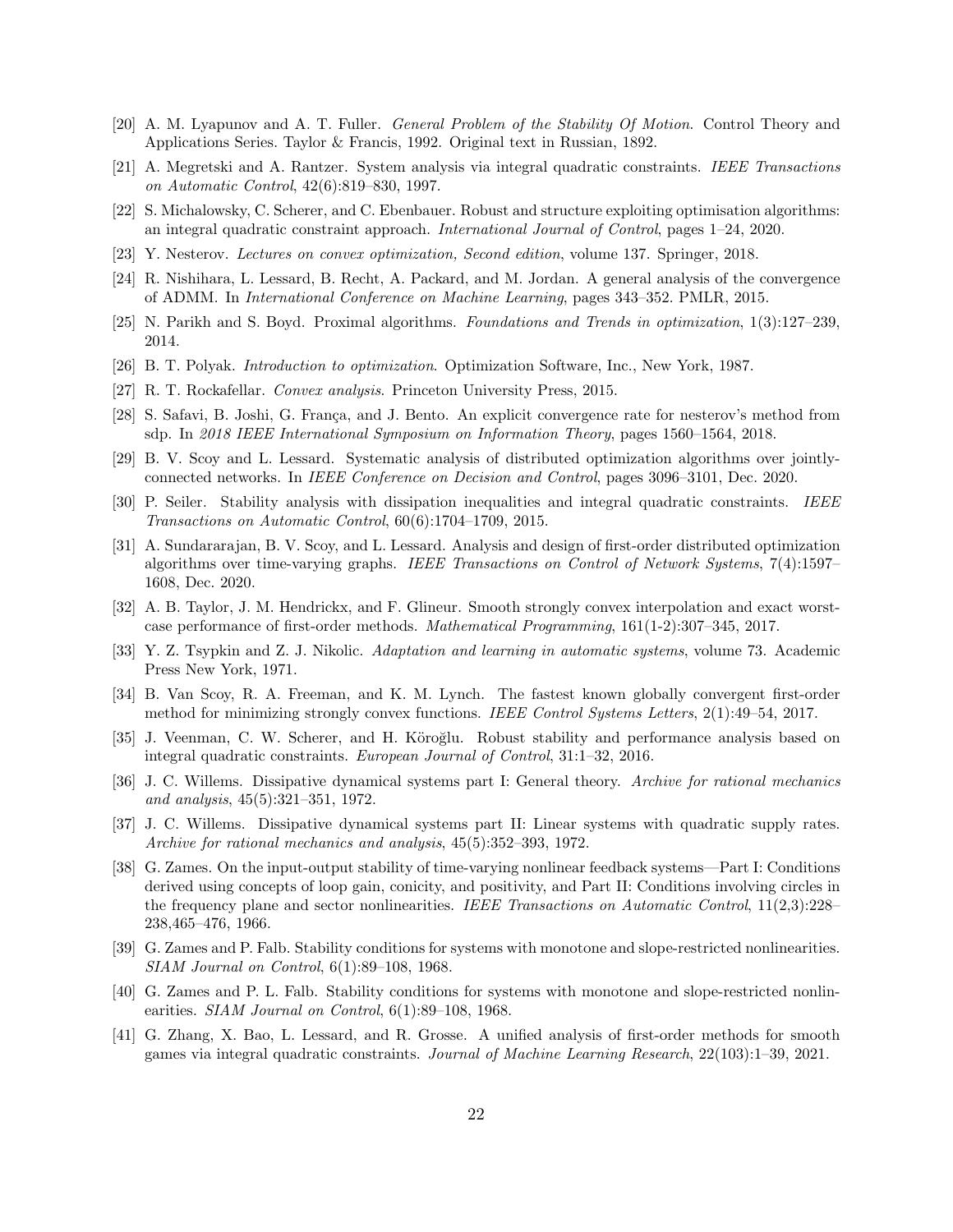# A 50 years of dissipativity in algorithm analysis

Lyapunov theory [\[20\]](#page-21-17) is the main tool for the stability analysis of dynamical systems and has become a cornerstone of control theory as well. Optimization algorithms have a natural interpretation as dynamical systems and therefore can also be analyzed using Lyapunov theory. The idea of viewing iterative algorithms as dynamical systems started perhaps in the early 1970s with the work of Tsypkin [\[33\]](#page-21-18). Tsypkin draws many parallels between optimization algorithms and control systems, with an emphasis on gradient-based algorithms. The main connections are outlined in the table below.

| Optimization                                                             | Controls                                   |
|--------------------------------------------------------------------------|--------------------------------------------|
| algorithm converges to a minimizer                                       | equilibrium point is asymptotically stable |
| algorithm converges to a minimizer for all<br>functions in a given class | robust stability                           |
| designing an algorithm with bounds on its<br>worst-case performance      | robust controller synthesis                |

At around the same time, Willems published his seminal work on dissipativity [\[36,](#page-21-2) [37\]](#page-21-3), which generalized Lyapunov theory to systems with inputs, and he also generalized previous robust stability criteria such as passivity theory and the small-gain theorem [\[38\]](#page-21-4). These ideas are at the core of nonlinear systems theory and endure to this day [\[17\]](#page-20-14). Another key body of work is Polyak's  $In$ troduction to Optimization [\[26\]](#page-21-8), which covers the fundamentals of iterative methods for continuous and convex optimization. Polyak's book adopts a dynamical systems perspective, and even features a chapter on Lyapunov's method. The problem of worst-case algorithm analysis is fundamentally a Lur'e problem [\[19\]](#page-20-1). An important distinction is that in the robust control literature, the goal is typically to prove stability, whereas in algorithm analysis, the goal is to quantify the rate of convergence (which is akin to controlling the rate of exponential convergence). The modern tool for tackling this problem is integral quadratic constraints (IQCs), either in the frequency domain [\[21,](#page-21-9)[35\]](#page-21-19) or in the time domain via dissipativity [\[30\]](#page-21-11). More recent works study algorithm analysis through the dynamical systems viewpoint have used IQC and dissipativity tools to achieve the tightest known bounds on many popular algorithms [\[11,](#page-20-6) [18,](#page-20-7) [24\]](#page-21-13). These ideas have also been extended to synthesis, in an effort to design new optimization algorithms in a principled way [\[6,](#page-20-15) [22,](#page-21-20) [31,](#page-21-15) [34\]](#page-21-21) Although this survey focused mostly on gradient-based iterative methods for continuous optimization, control perspectives have also been applied to (1) iterative methods for solving linear systems, (2) algorithms for solving ordinary differential equations, and (3) algorithms for solving linear programs. For a comprehensive survey of these topics, see [\[2\]](#page-20-16).